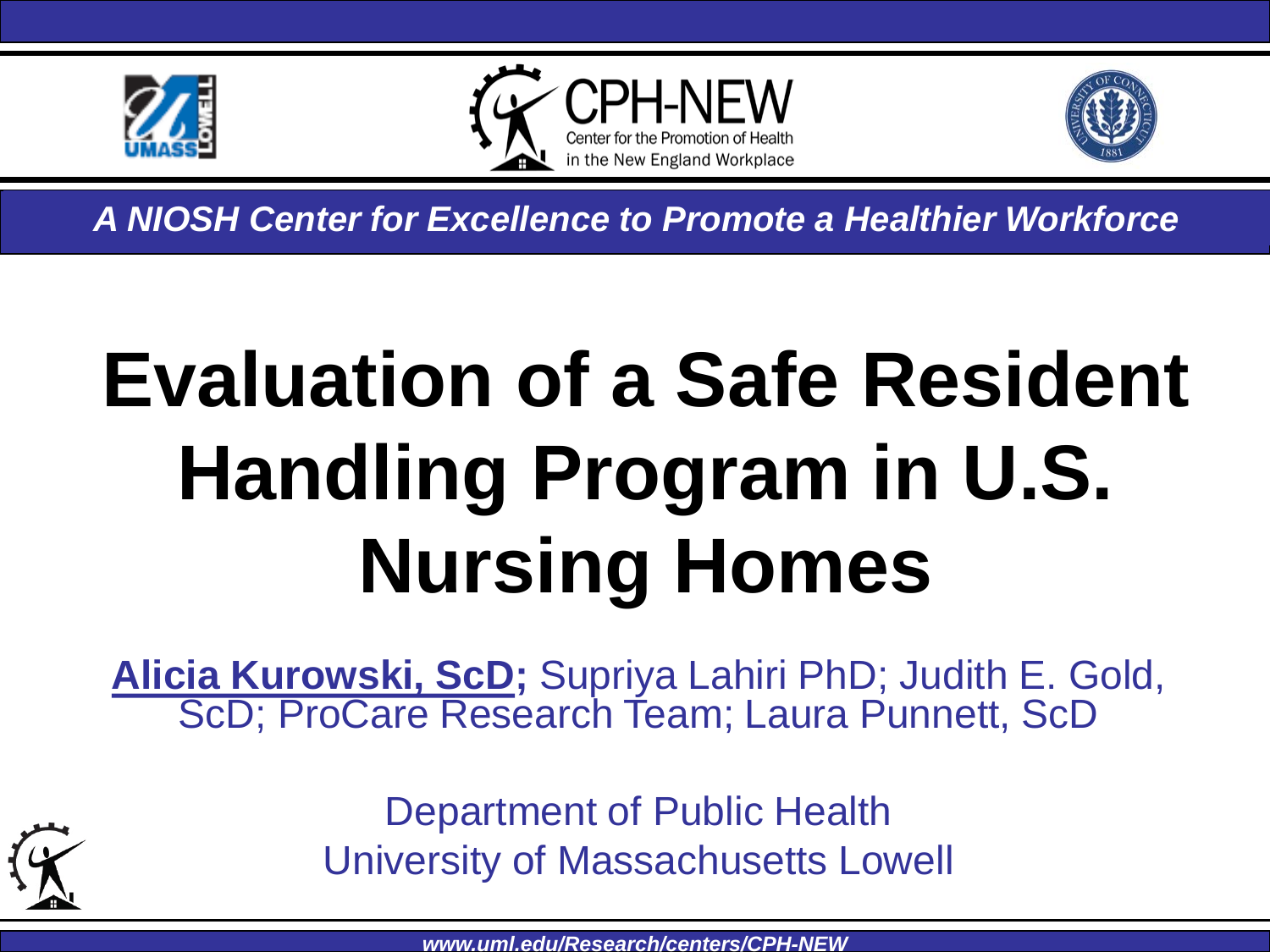"[Heathcare and Social Assistance] is burdened by the historical and entrenched belief that patient care issues supersede the personal safety and health of workers and that it is acceptable for HCSA workers to have less than optimal protections against the risks of hazardous exposures or injuries."



**Identification of Research Opportunities for the Next Decade of NORA: State of the Sector | Healthcare and Social Assistance. NIOSH Publication No. 2009-138.**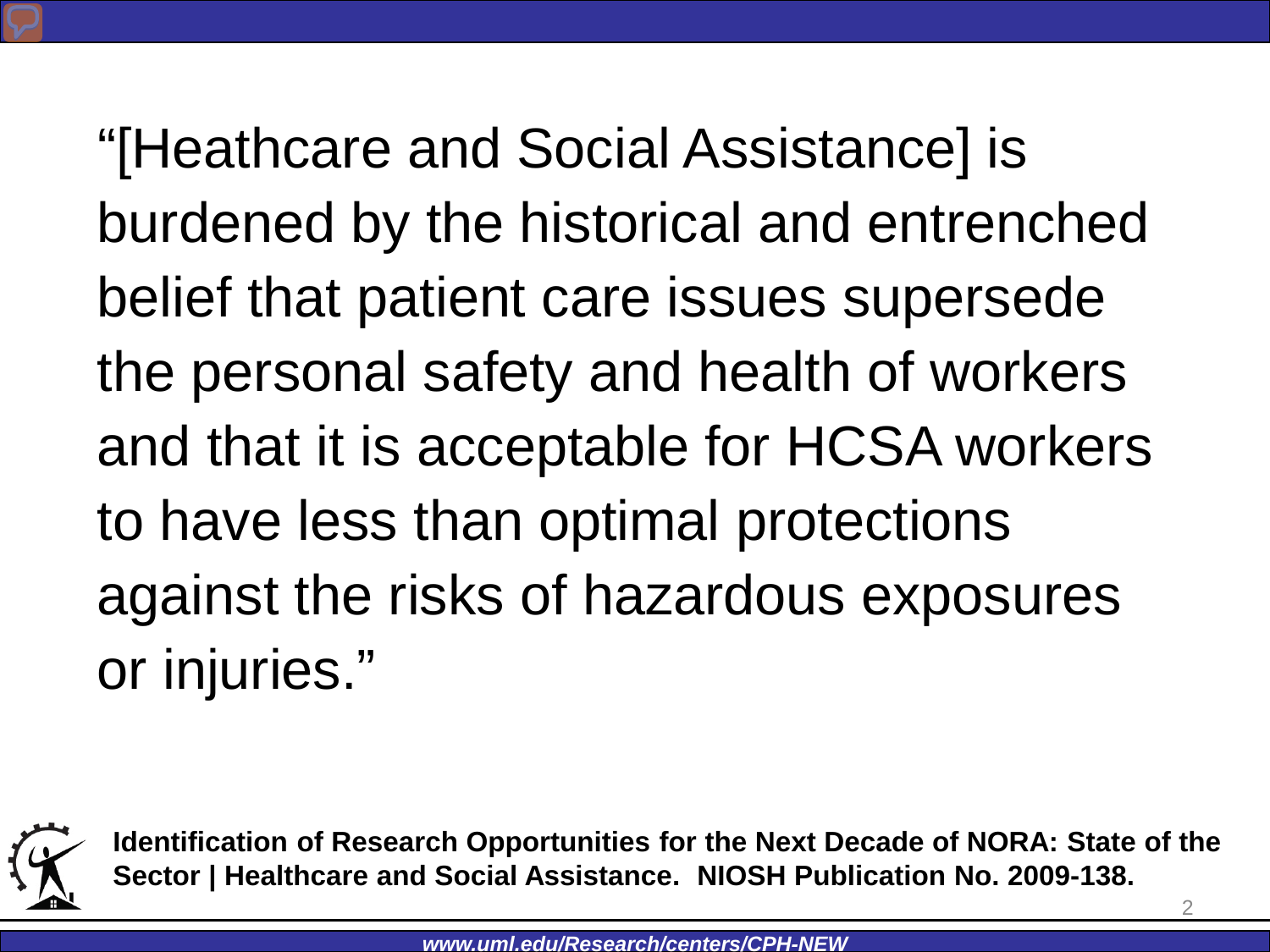## **Background**

- Employees in healthcare and social assistance have among the highest rates of workplace injuries among U.S. workers
	- Many back and other MSDs due to heavy lifting of patients/residents.
- The past 30 years of occupational health and safety literature has reported on the hazards of patient handling…



#### *yet the hazards persist!*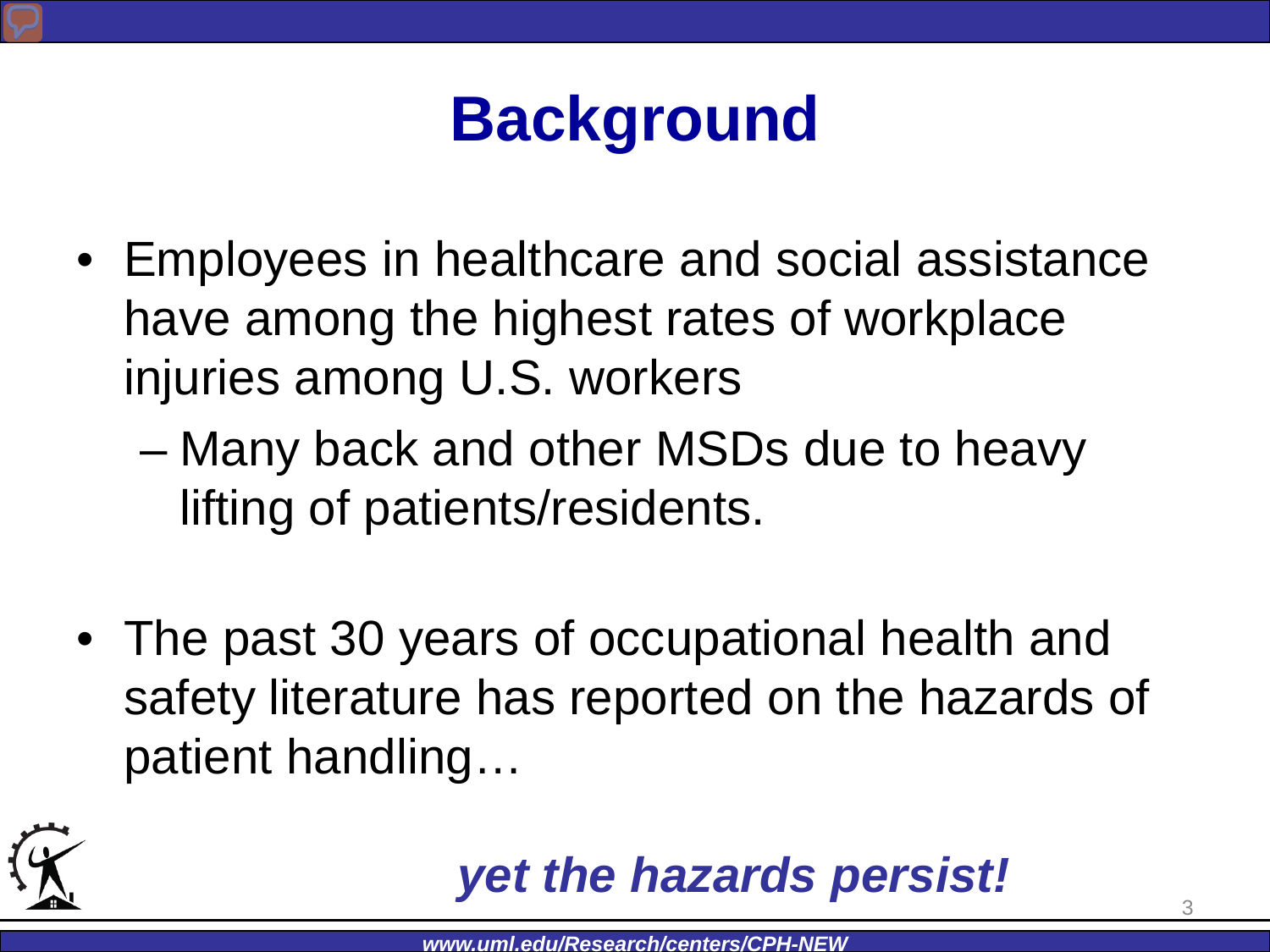## **Safe Resident Handling Program Implemented in 2004-2006**







**Photo credits: 1: WA State Dept Labor & Industries; 2,3: http://www.invacare.com**

*www.uml.edu/Research/centers/CPH-NEW*

4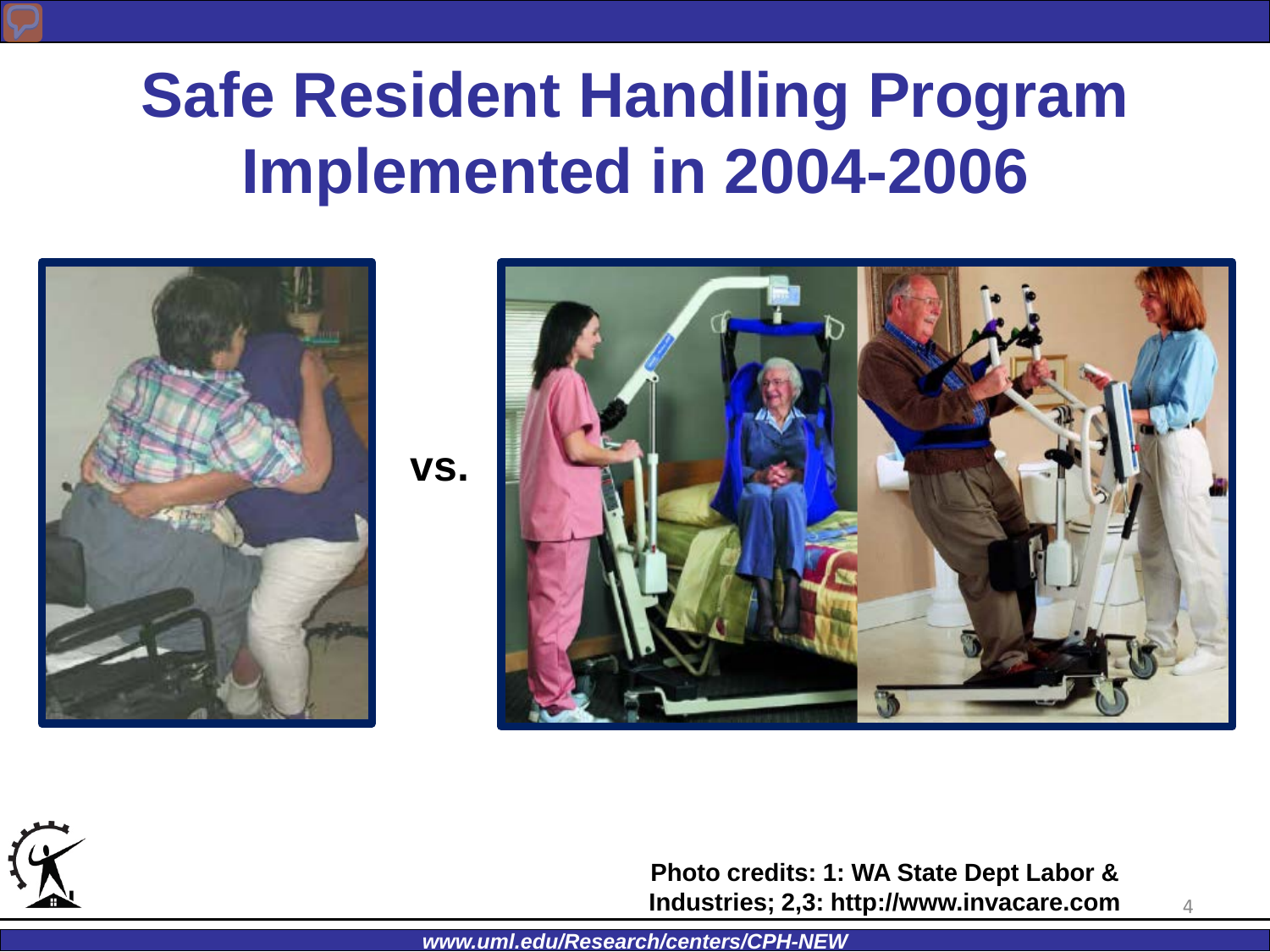## **Background**

- It's been shown that buying equipment isn't always sufficient
- Why do programs sometimes work, but not always?
	- There is a gap in research-to-practice
	- Some is related to policy issues (e.g. what facilities want to invest in)
	- We were interested to find out if there were scientific reasons too

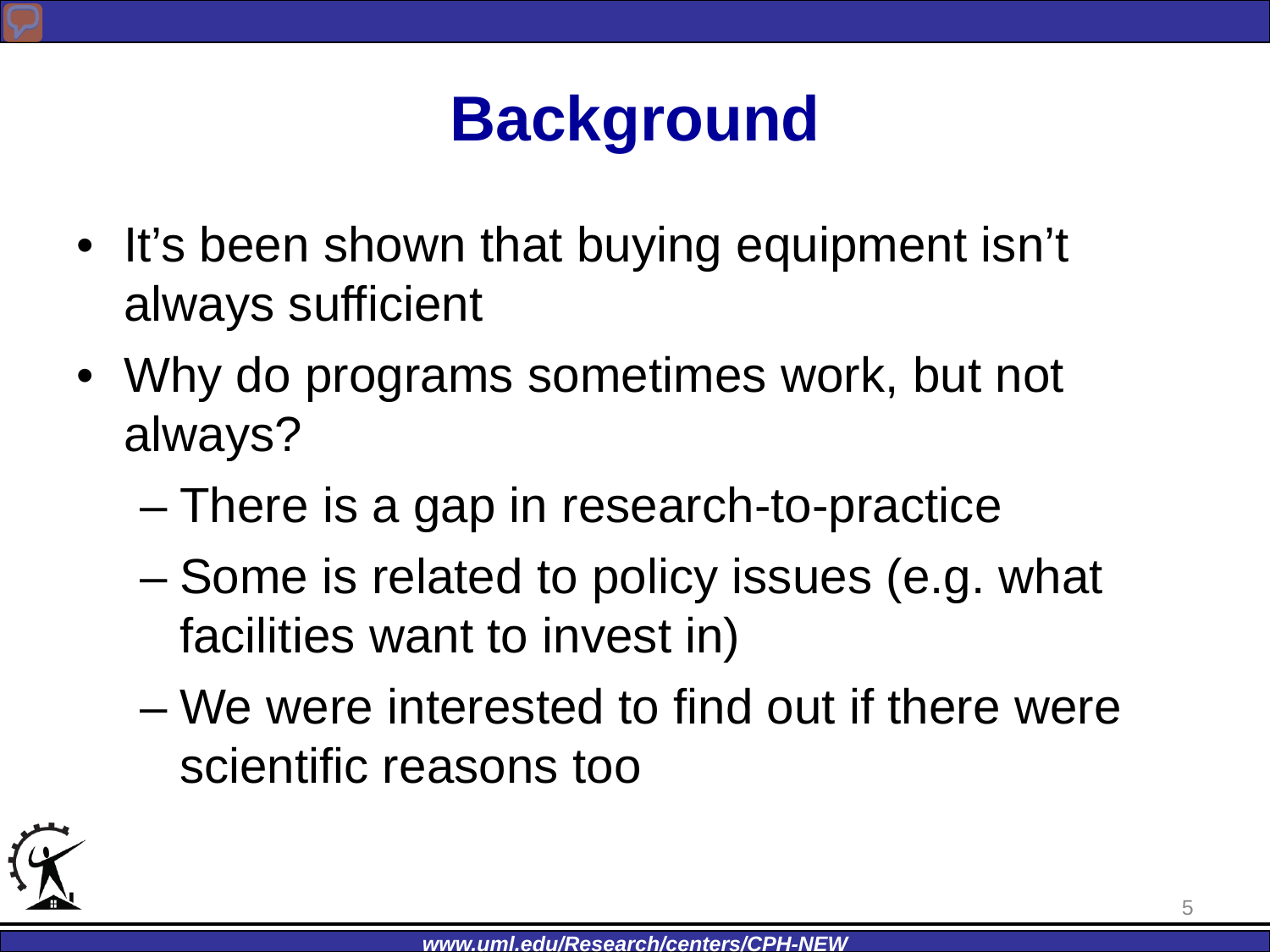## **Project Timeline**

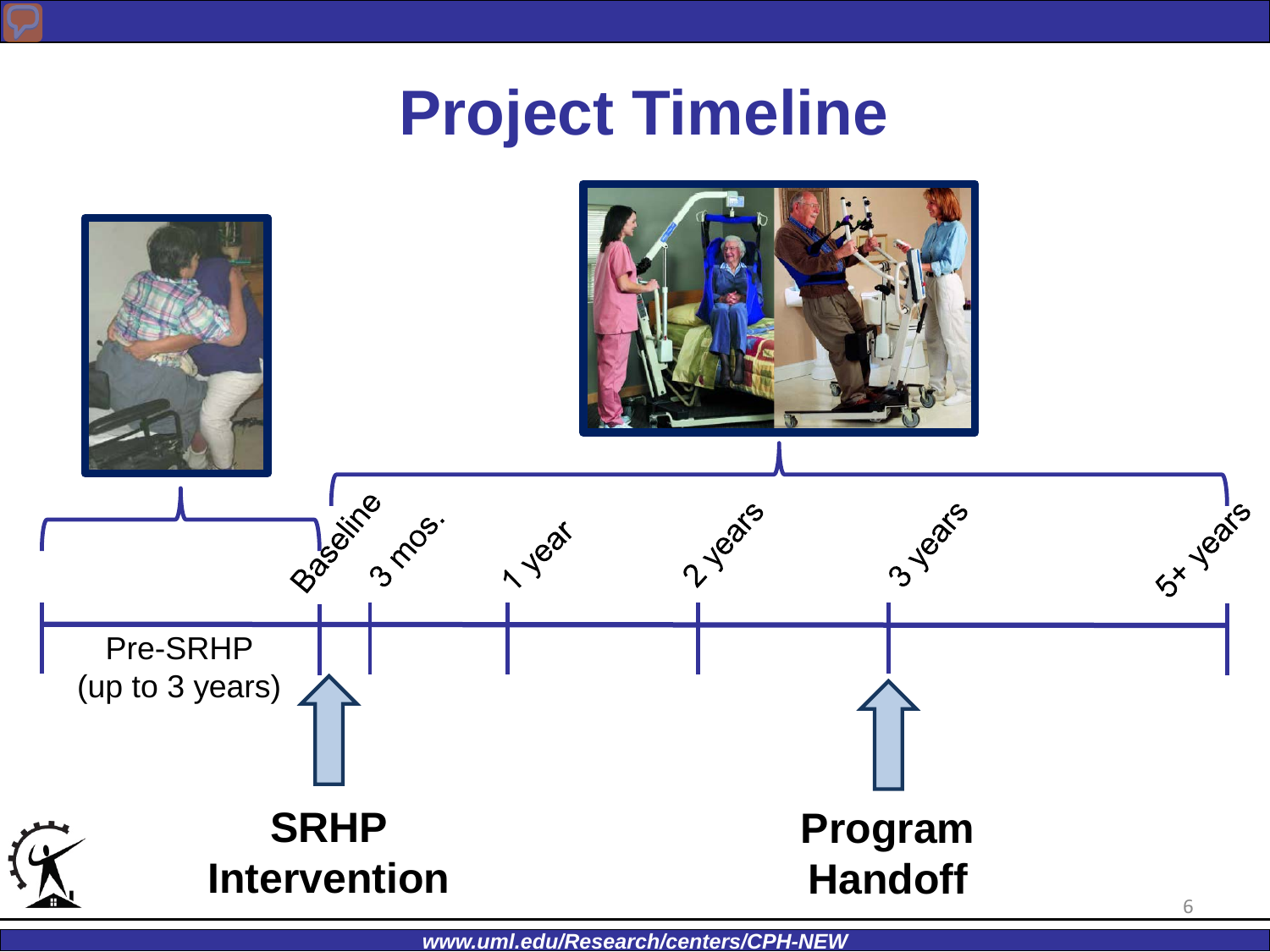## **Evaluation Methods**

- 1) Review of ergonomic exposures from direct observations of nursing aides, pre- and three years post-SRHP
- 2) Calculation of injury rates and recurrences from workers' compensation claims (WCC) three years preand six years post-SRHP
- 3) Longitudinal analysis of up to six years of low back pain (LBP) reports from surveys of clinical staff
- 4) Evaluation of return-on-investment up to six years post-SRHP
- 5) Evaluation of factors associated with equipment use

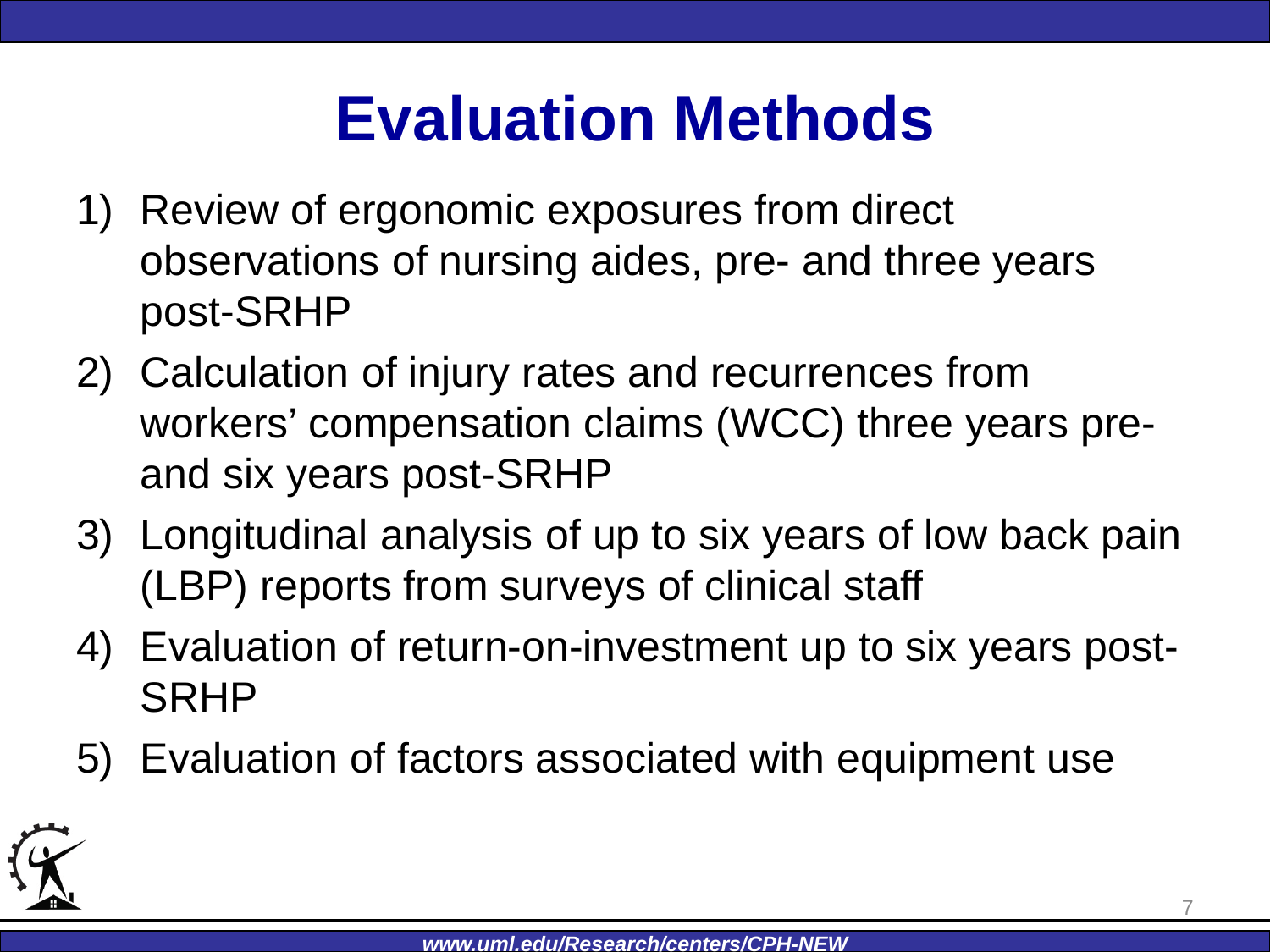## Evaluation of Ergonomic Exposures following a Safe Resident Handling Program





 $n = 12$  nursing homes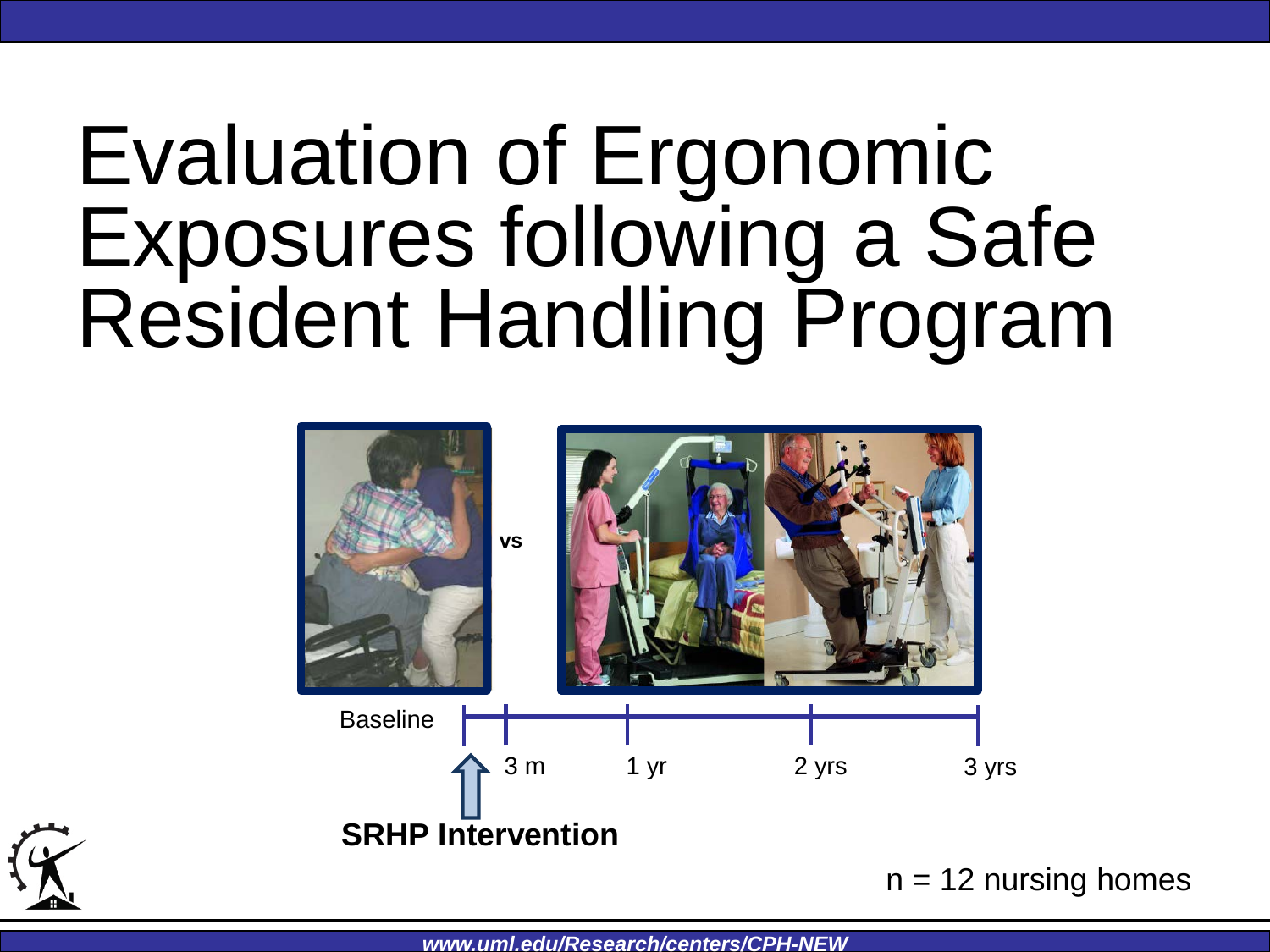## **Direct Observations of CNA's**

### **Exposure Categories:**

- Trunk, arm, and leg postures
- Weight in hands
- Lifting equipment (yes/no)













(1) Neutral Forward Flexion, Lateral Bending and Twisting < 20°

 $20^{\circ}$  < Flexion <  $45^{\circ}$ 

(2A) Moderate Forward Flexion (2B) Severe Forward Flexion (3) Lateral Bending or Twisting Flexion  $> 45^\circ$ 

Forward Flexion < 20° and Lateral Bending or Twisting > 20°

(4) Flexion and Twisting Forward Flexion and Twisting > 20°

|                      | <b>Baseline</b><br>(Pre-SRHP) | 3 m post-<br><b>SRHP</b> | 1 yr post-<br><b>SRHP</b> | 2 yrs post-<br><b>SRHP</b> | 3 yrs post-<br><b>SRHP</b> |
|----------------------|-------------------------------|--------------------------|---------------------------|----------------------------|----------------------------|
| <b>Total Obs.</b>    |                               |                          |                           |                            |                            |
| <b>Periods</b>       | 60                            | 56                       | 100                       | 88                         | 57                         |
| <b>Total Obs.</b>    |                               |                          |                           |                            |                            |
| <sup>★</sup> Moments | 15,185                        | 16,031                   | 25,472                    | 24,652                     | 17,365                     |
|                      |                               |                          |                           |                            |                            |

**Kurowski et al. 2012**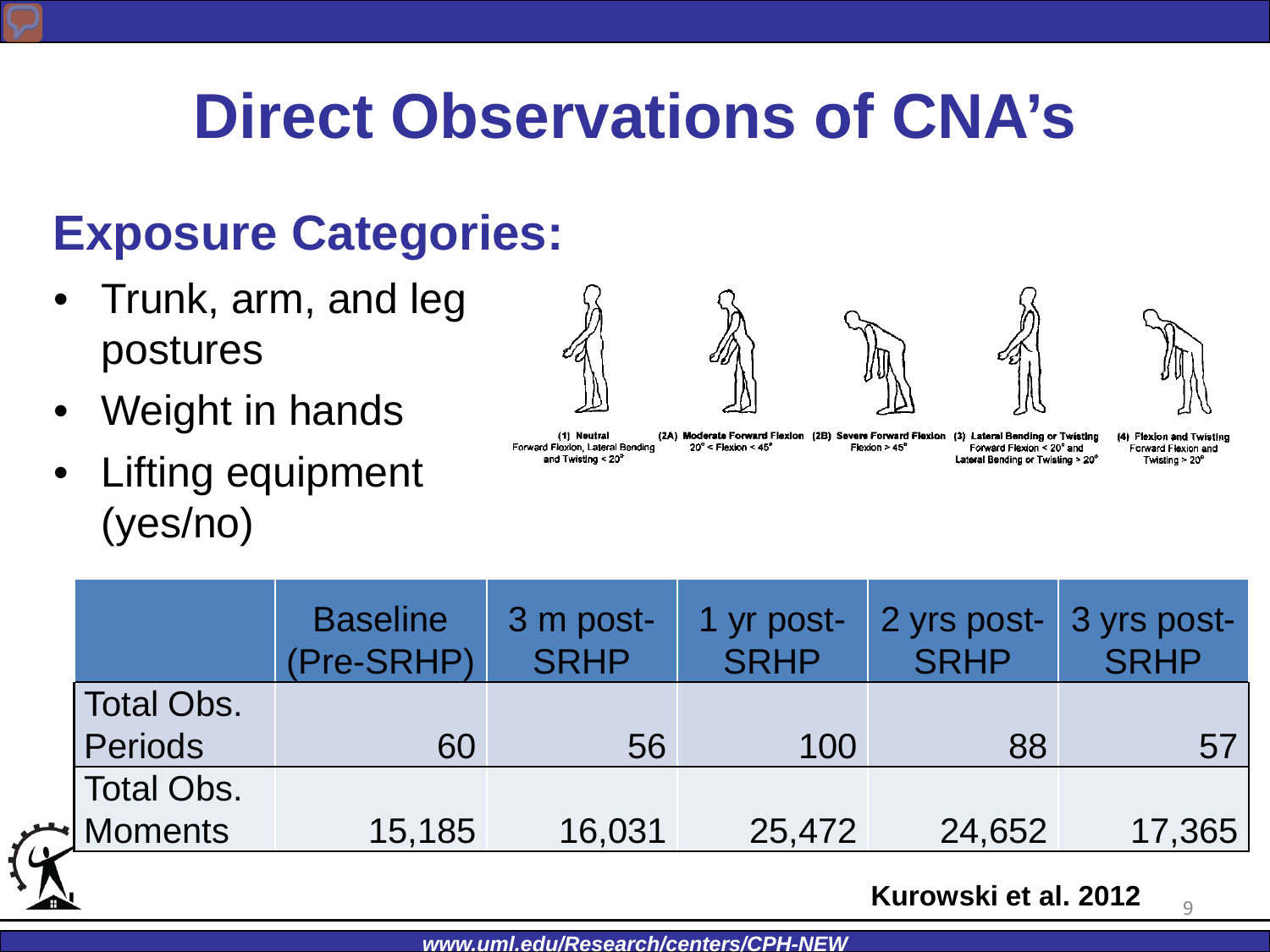## **Equipment Use Before/After SRHP**

#### **(% of investigator observations)**



**Resident Handling Activities:** Ambulation assist, reposition, transfer & transport



**Equipment:** Total body lifts, sit-stand lifts, slings, slideboards, slipsheets, gaitbelts

**Kurowski et al. 2012** 10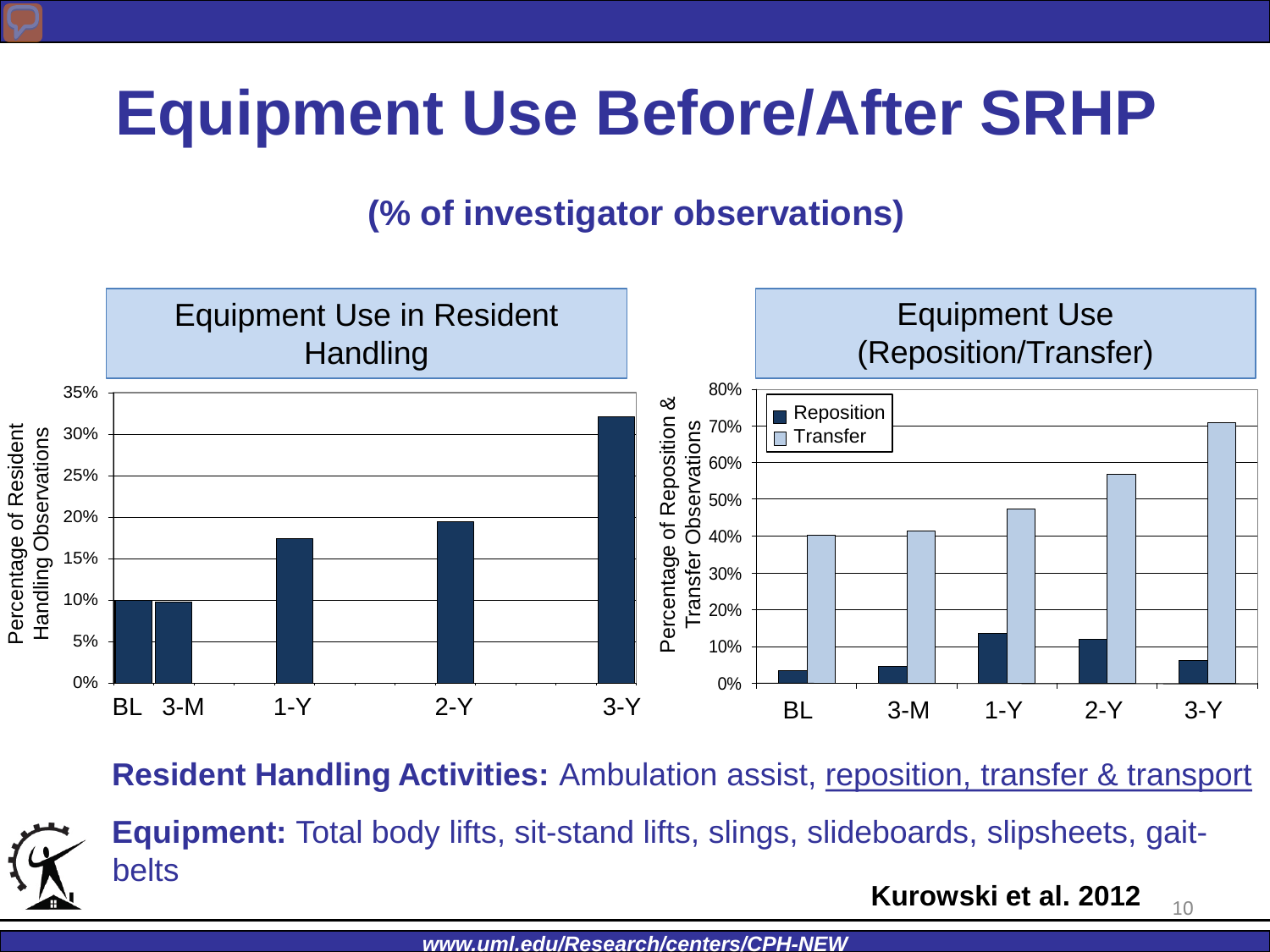## **Weight Handled & Trunk Posture before/after SRHP**

#### **(% of investigator observations)**

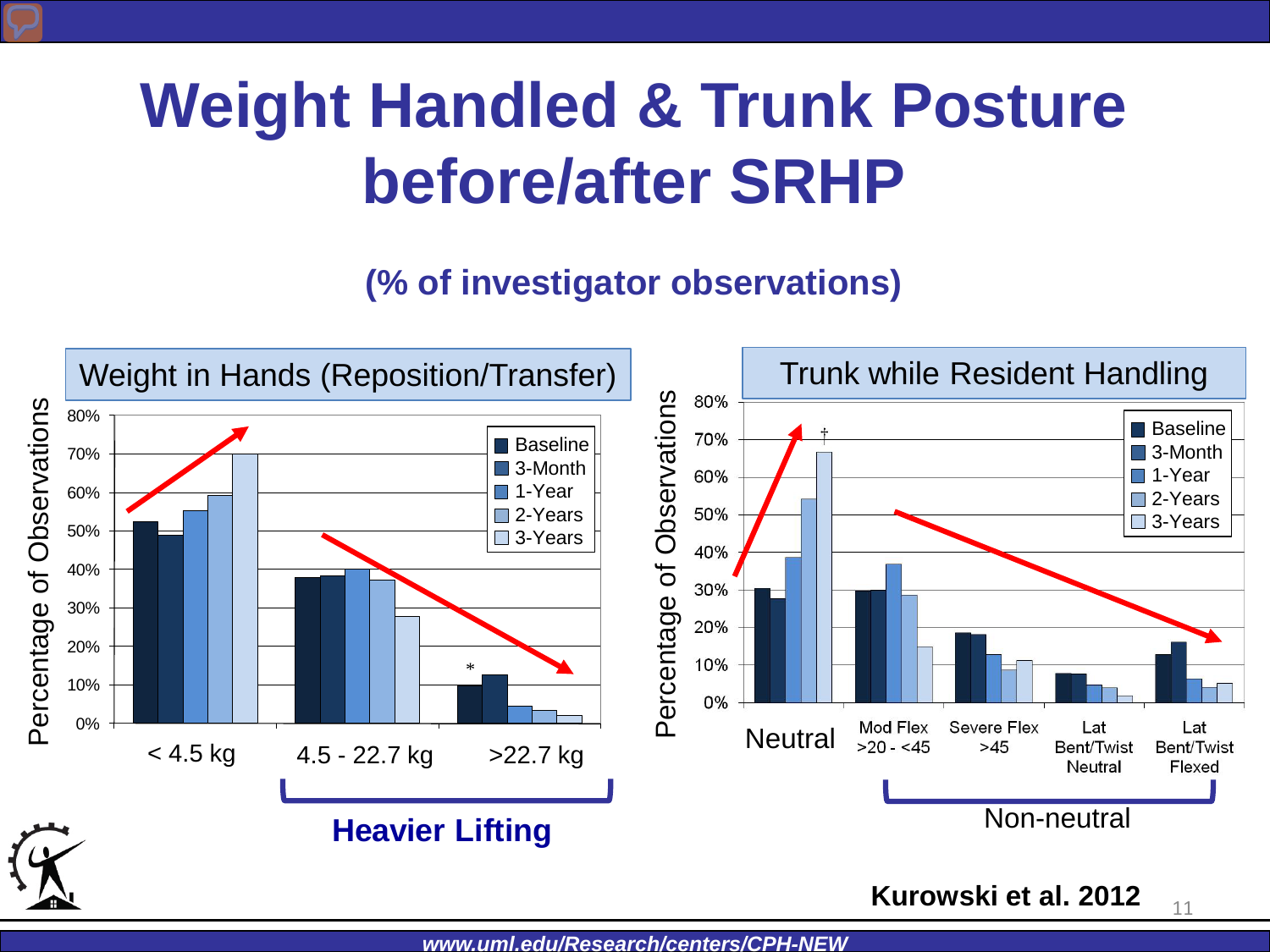### **Physical Workload Index**

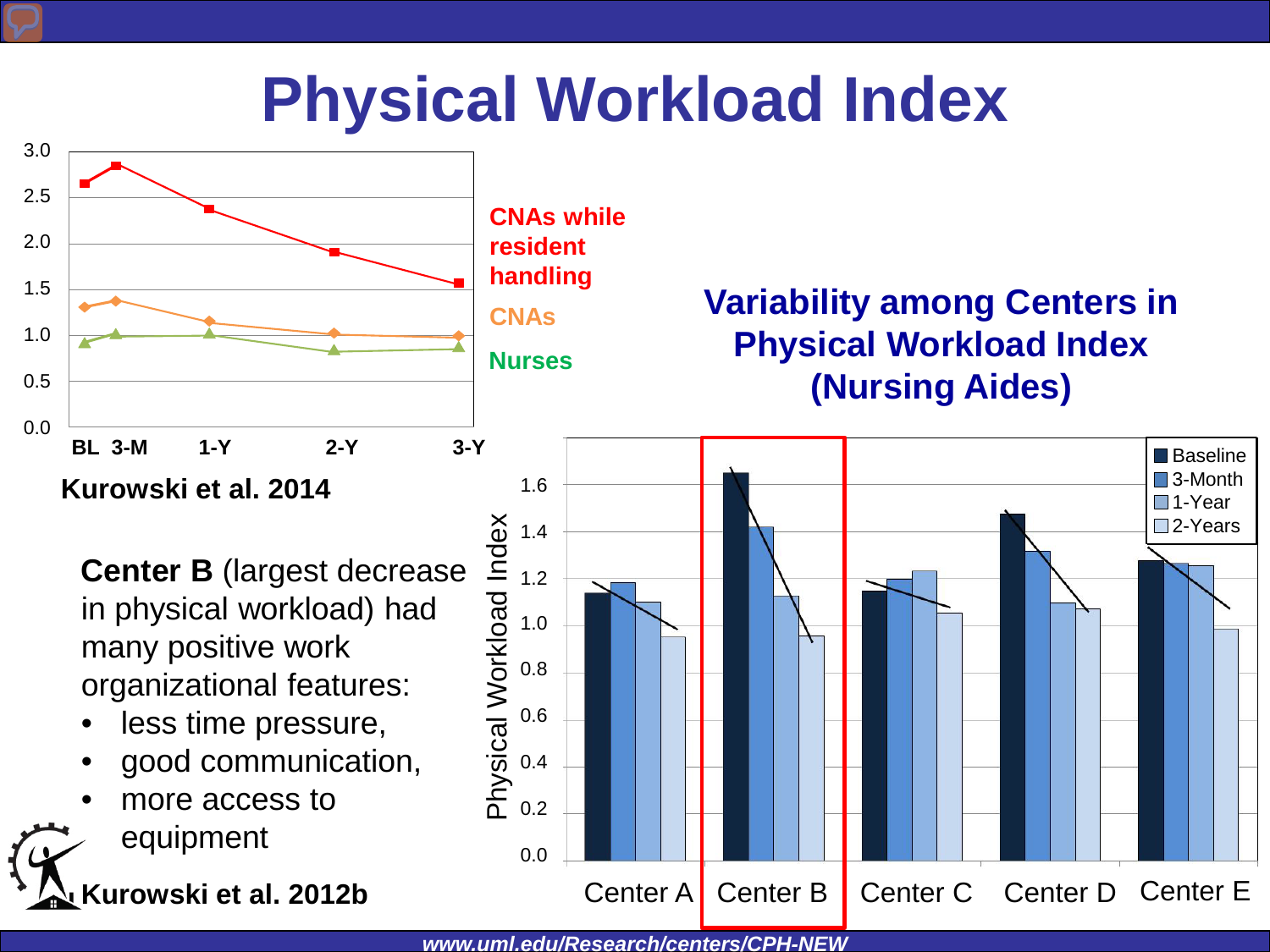## Reductions in Workers' Compensation Claims







 $n = 136$  nursing homes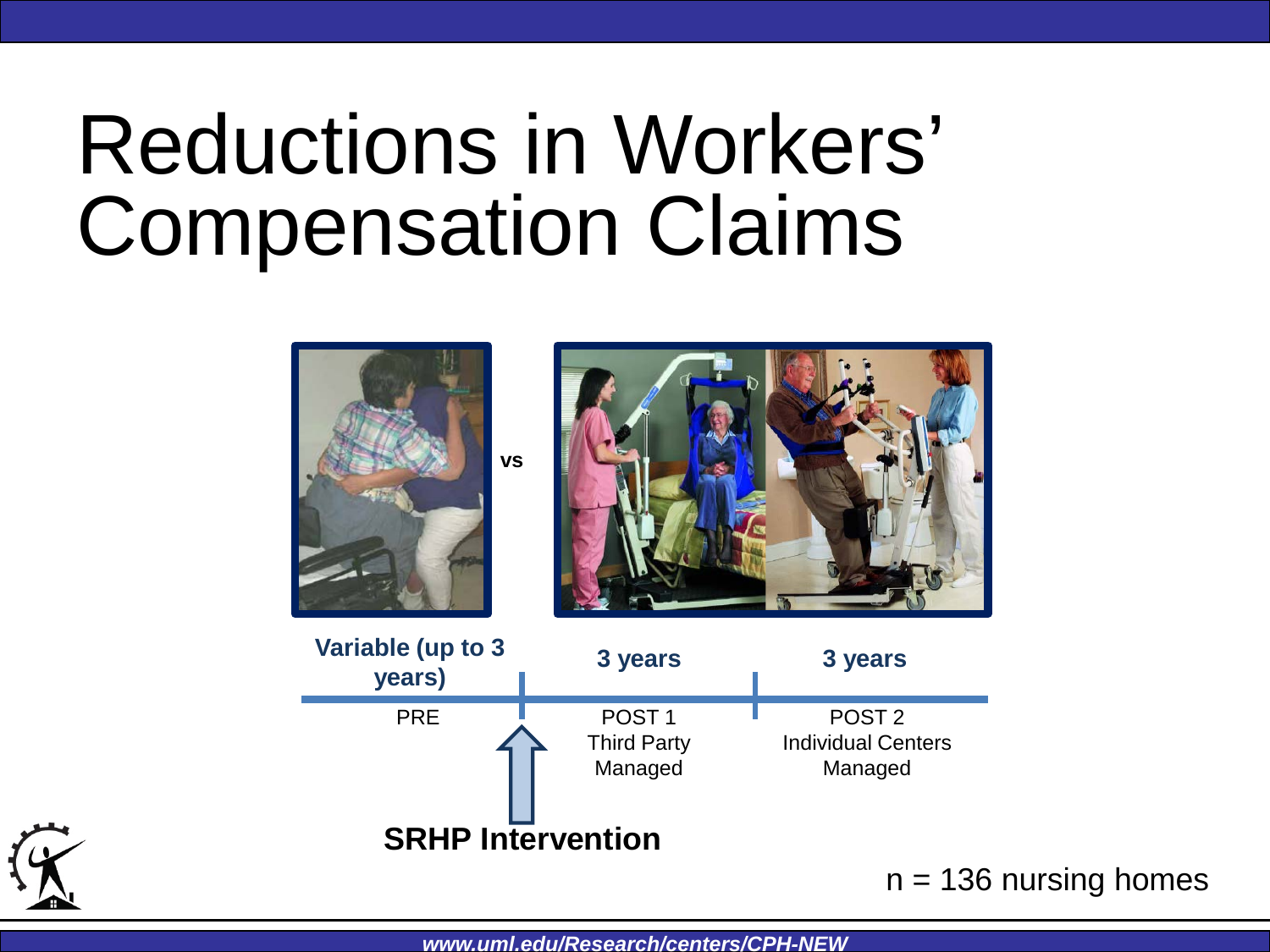### **Workers' Compensation Claims for Resident Handling Incidents Before/After SRHP Implementation**

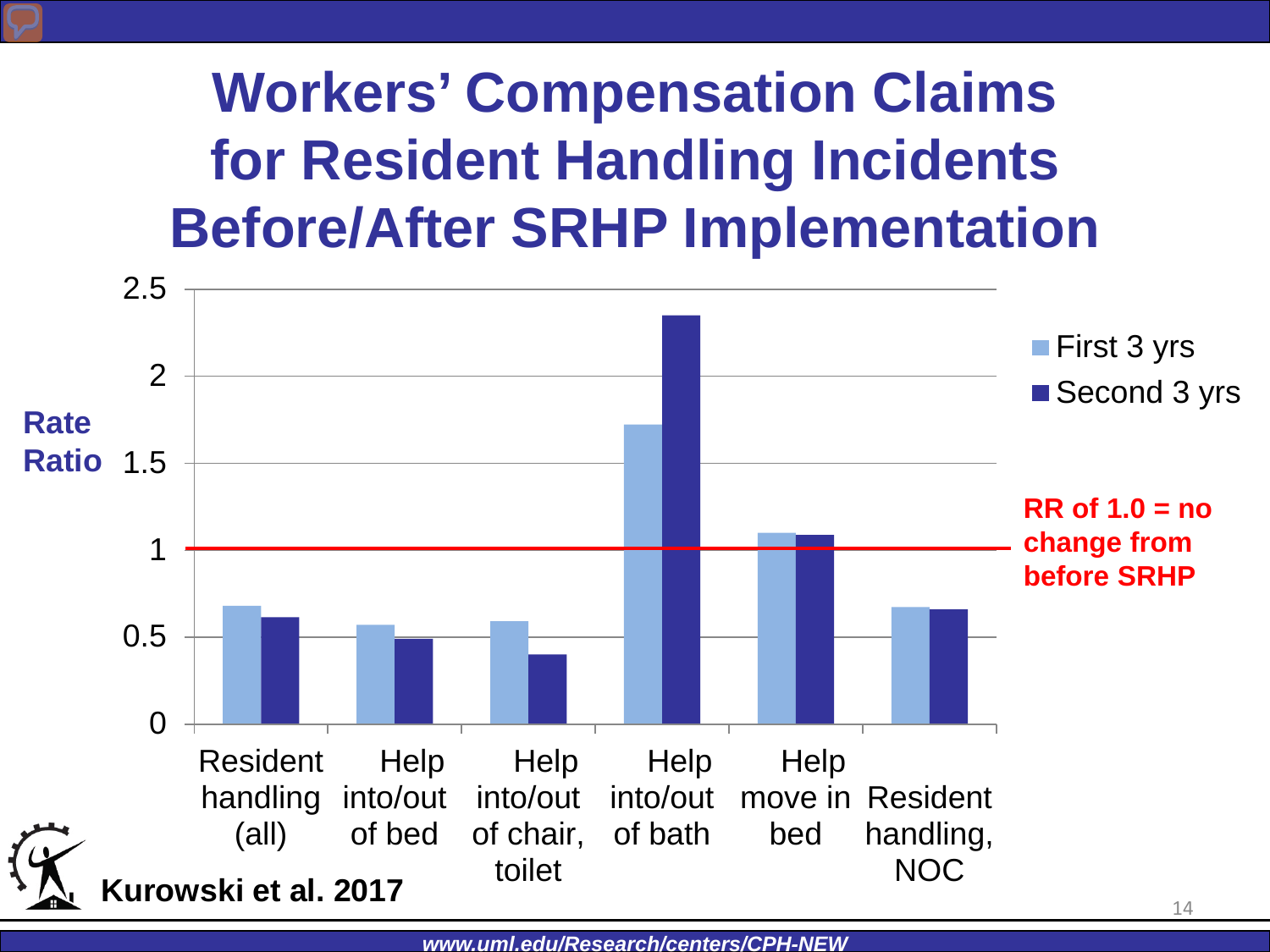## **Changes in Resident Handling Claim Rates by Center**

**POST 1 POST 2**





Unionization, LPN turnover (pre-SRHP) Kurowski et al. 2017 Variation partially explained by: Wellness Program Status,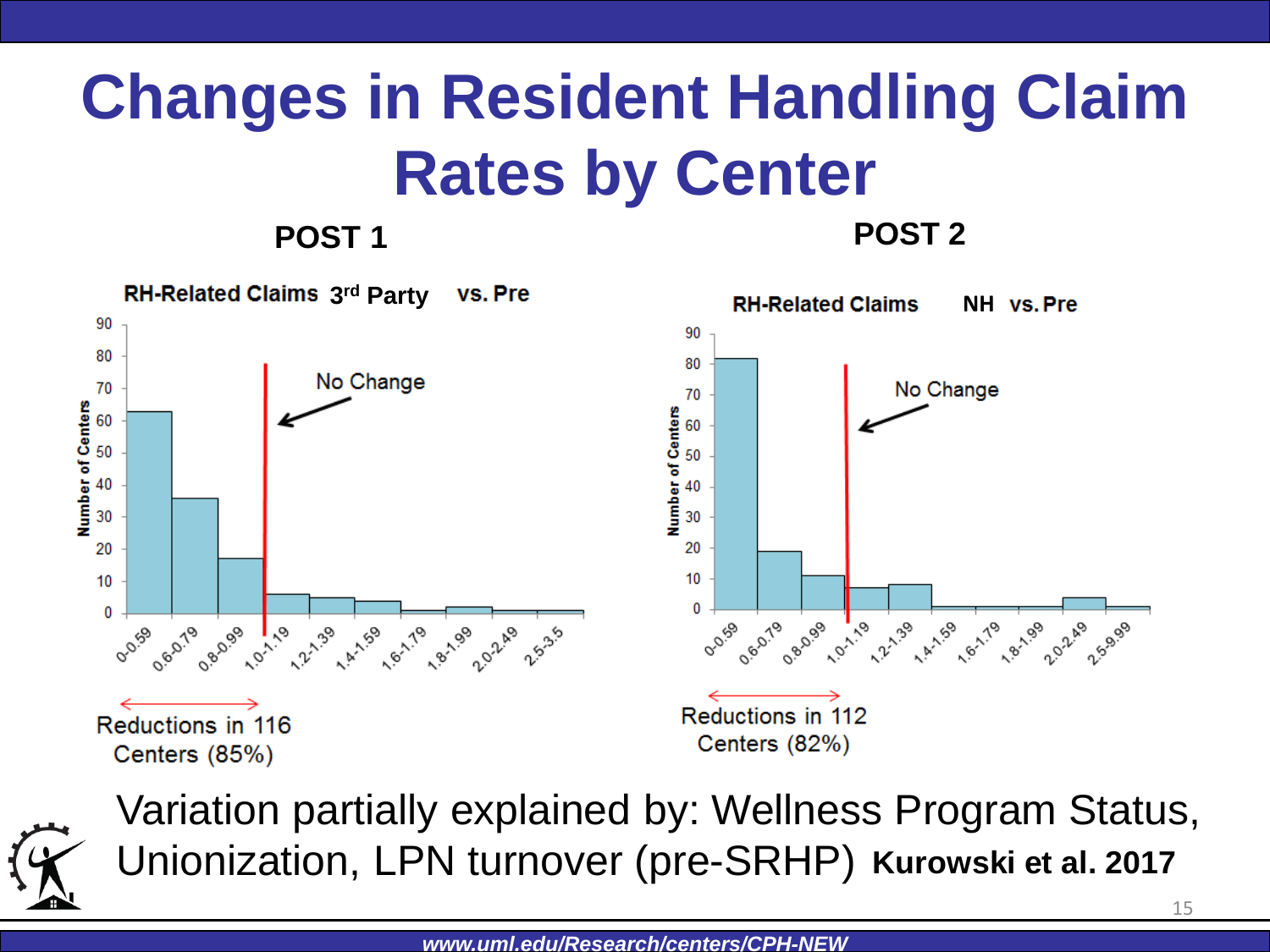# Return-to-Work Outcomes for Injured Workers



 $n = 136$  nursing homes

*www.uml.edu/Research/centers/CPH-NEW*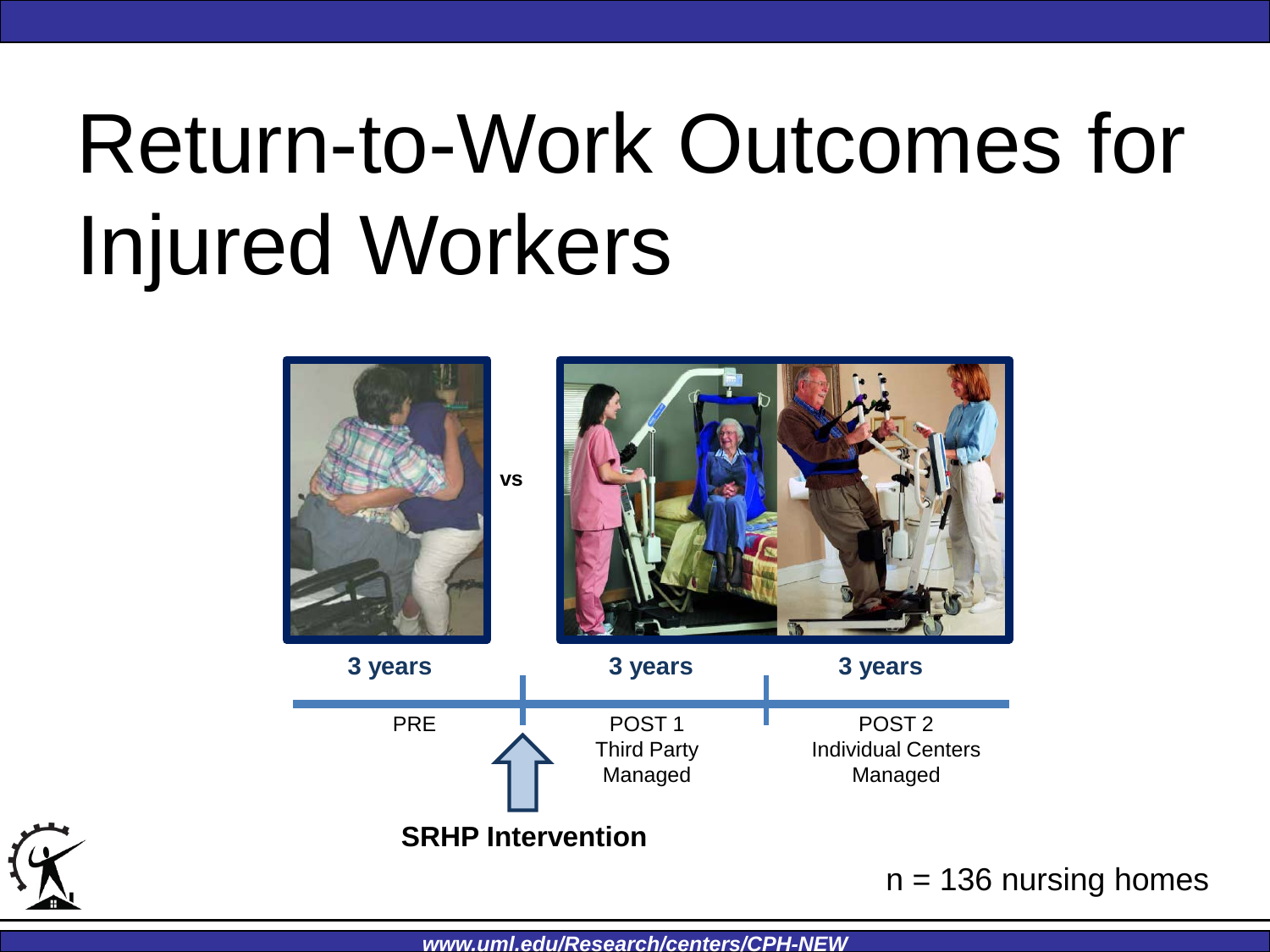## **Length of Disability**

All lost time claims  $(n = 3263)$ 

|                                      | <b>Mean Length of First Episode of Disability</b><br>(with 3 day gaps) for Lost-time claims |                   |              |
|--------------------------------------|---------------------------------------------------------------------------------------------|-------------------|--------------|
|                                      | <b>PRE</b>                                                                                  | POST <sub>1</sub> | <b>POST2</b> |
| RH-related lost time claims *        | 146.2                                                                                       | 123.2             | 85.9         |
| Non-RH-related lost time claims *    | 134.2                                                                                       | 124.8             | 102.5        |
| RH-related lost time back claims *   | 138.8                                                                                       | 123.7             | 83.6         |
| Non-RH-related lost time back claims | 178.7                                                                                       | 149.9             | 126.8        |

\* Significant decrease

#### Lost time claims with **6 months or less LOD only** (n = 2811)

|                                        | <b>Mean Length of First Episode of Disability</b><br>(with 3 day gaps) for Lost-time claims |                   |              |
|----------------------------------------|---------------------------------------------------------------------------------------------|-------------------|--------------|
|                                        | <b>PRE</b>                                                                                  | POST <sub>1</sub> | <b>POST2</b> |
| RH-related lost time claims            | 29.2                                                                                        | 29.6              | 32.7         |
| Non-RH-related lost time claims        | 35.1                                                                                        | 32.7              | 33.9         |
| RH-related lost time back claims       | 28.6                                                                                        | 28.7              | 30.5         |
| Non-RH-related lost time back claims * | 38.3                                                                                        | 35.2              | 25.8         |
|                                        |                                                                                             |                   |              |



\* Significant decrease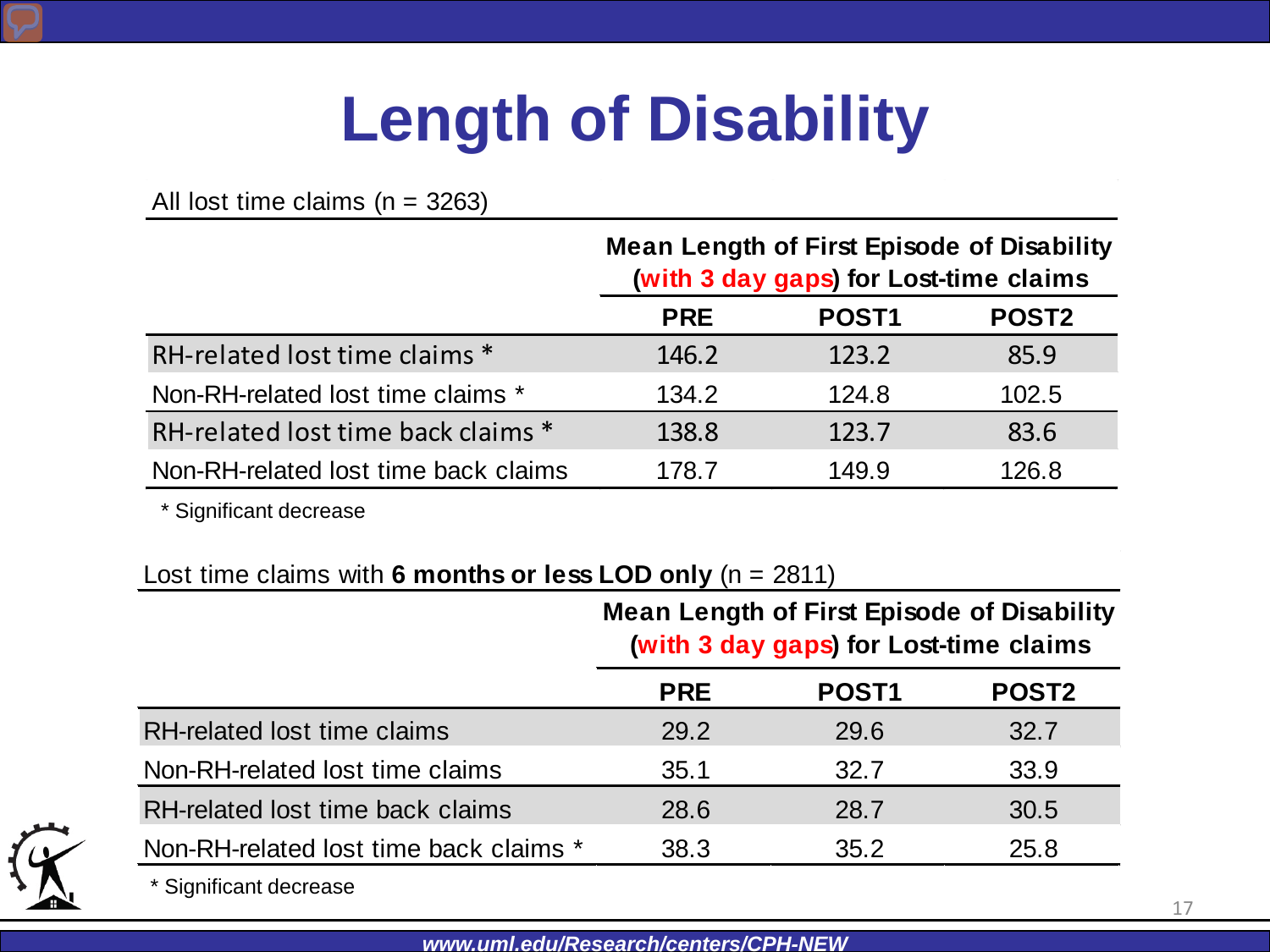## **Recurrent Injuries**

| < 6 MONTHS of disability             | Pre-SRHP  | <b>First Post</b> | Second             |
|--------------------------------------|-----------|-------------------|--------------------|
| Numbers and % of recurrent claims    |           | Period            | <b>Post Period</b> |
| RH-related lost time claims *        | 157 (33%) | 101 (30%)         | 78 (24%)           |
| Non-RH-related lost time claims      | 161 (30%) | 163 (29%)         | 164 (28%)          |
| RH-related lost time back claims     | 69 (28%)  | 53 (33%)          | 41 (25%)           |
| Non-RH-related lost time back claims | 26 (31%)  | 38 (38%)          | 39 (39%)           |

- Mean paid indemnity and medical costs were about 3 times higher for claimants with recurrence
	- RH claims with recurrence
	- RH Back claims with recurrence

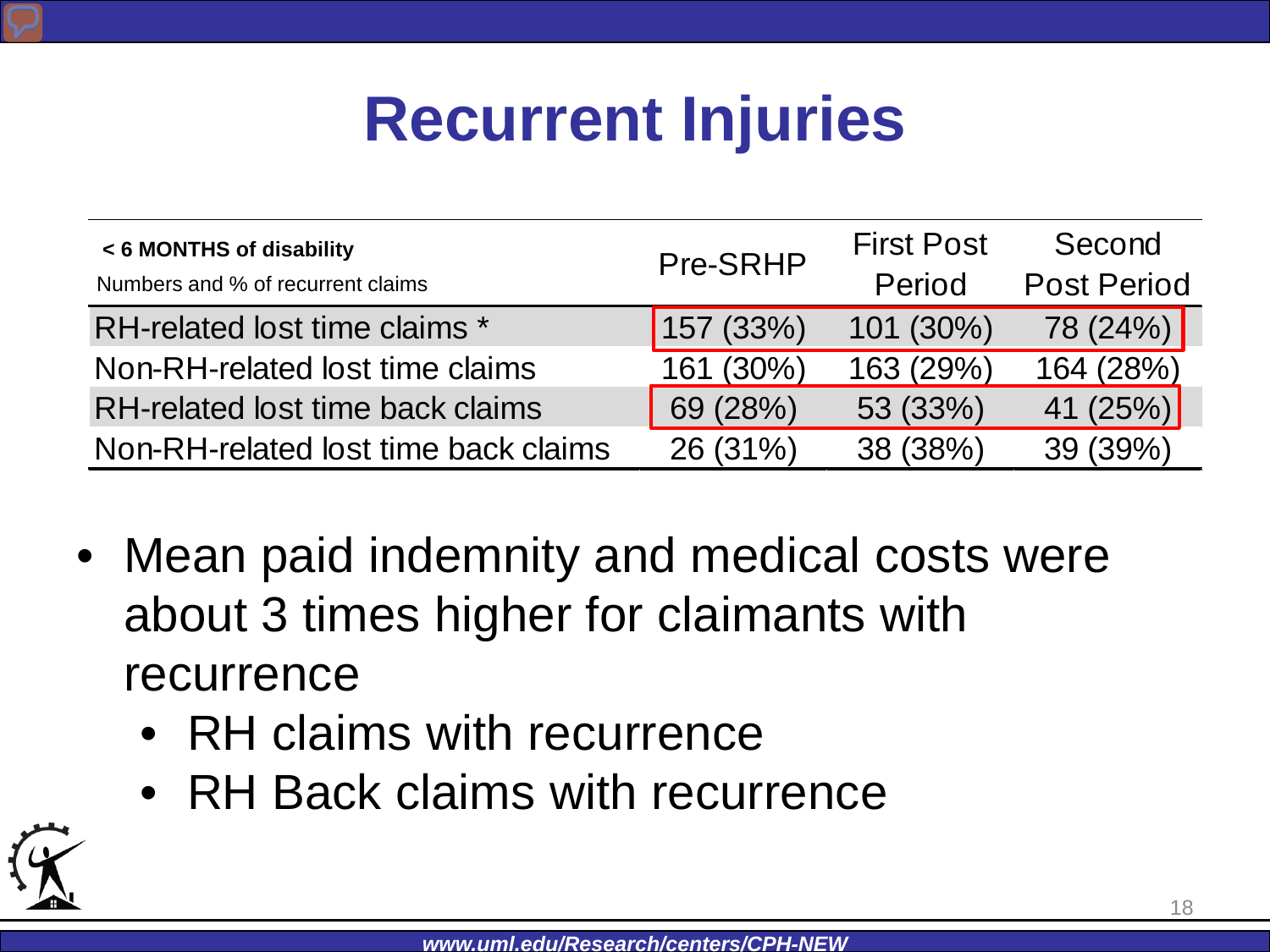# Predictors of Low Back Pain among Clinical Staff



*www.uml.edu/Research/centers/CPH-NEW*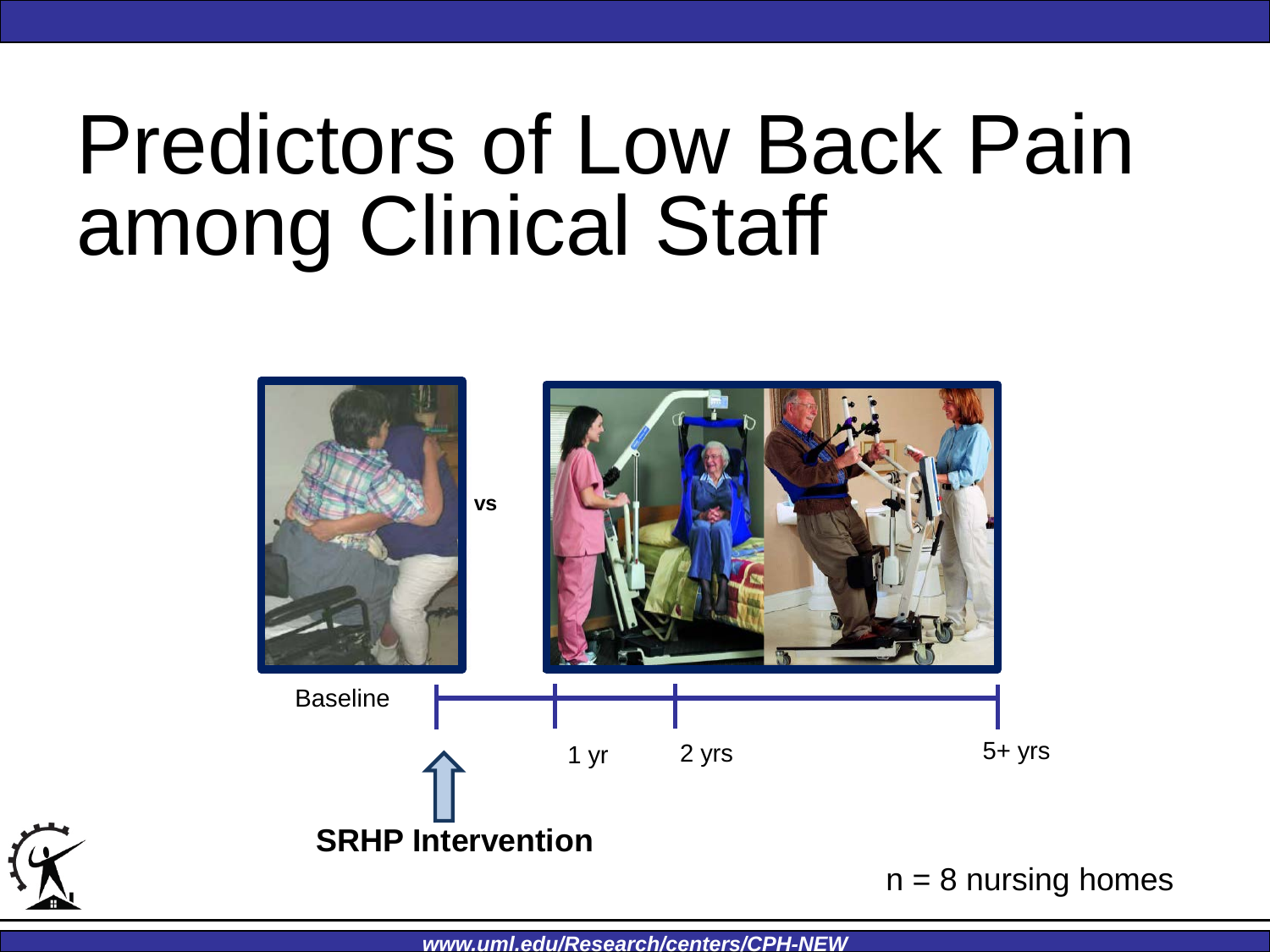## **Prevalent & Incident Low Back Pain**

• In the past 3 months, have you had musculoskeletal symptoms in the low back?

–Any LBP (yes/no)

– At least mild severity during the previous week

• "Incidence" required no LBP in any prior survey

|                      | <b>Prevalence</b> |  | Incidence ("New LBP") |                   |              |
|----------------------|-------------------|--|-----------------------|-------------------|--------------|
| <b>Survey period</b> | Total eligible, n |  | % (n)                 | Total eligible, n | % (n)        |
| <b>Baseline</b>      | 805               |  | 42.7<br>(344)         |                   |              |
| 1 Year               | 1407              |  | 41.0<br>(577)         | 307               | 23.5(72)     |
| 2 Years              | 1154              |  | (431)<br>37.4         | 348               | (58)<br>16.7 |
| 5+ Years             | 2409              |  |                       | 228               | 22.4(51)     |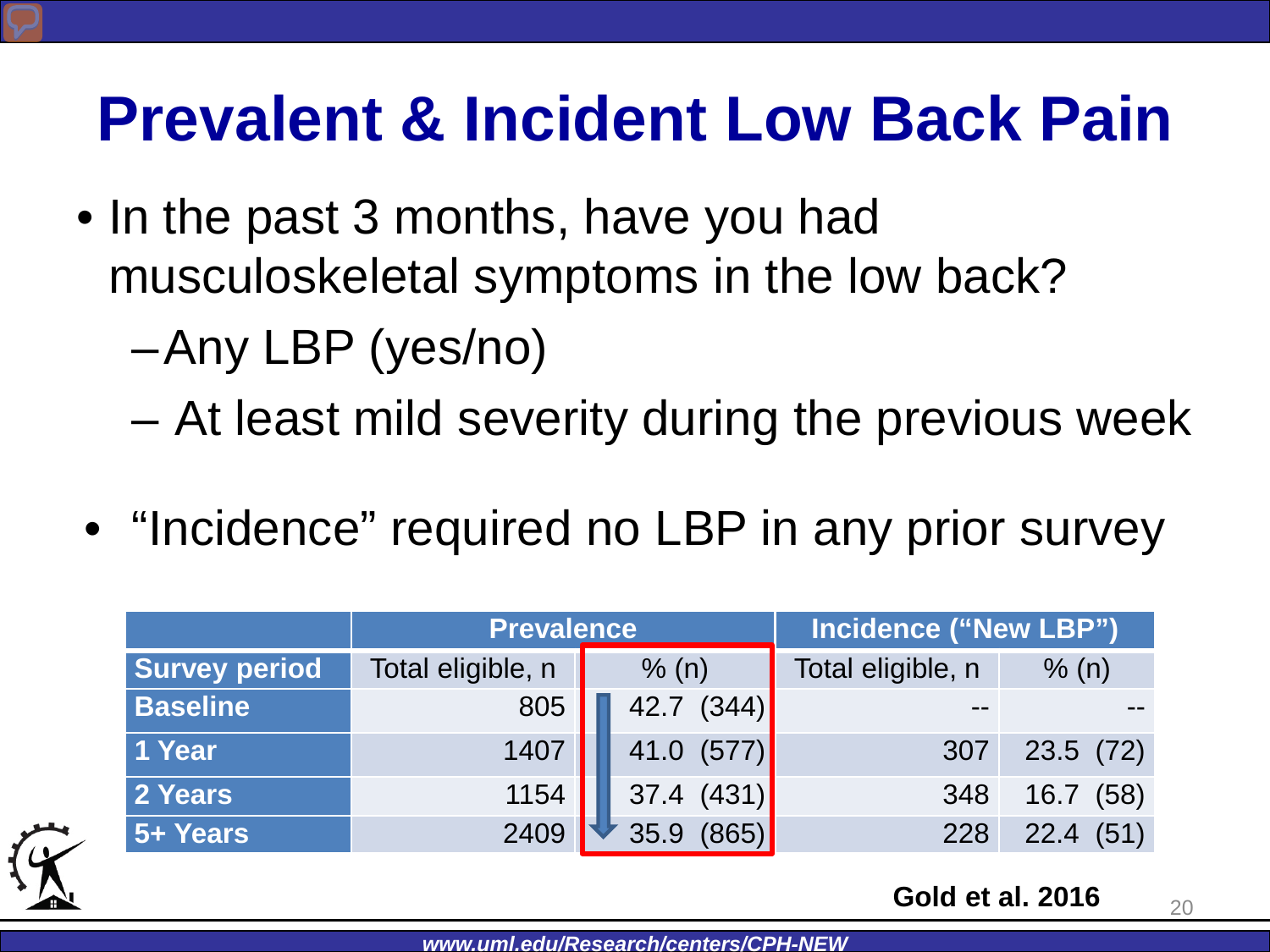## **Poisson Regression Modeling**

- **LBP prevalence at 2 years** was associated with:
	- Less frequent use of handling equipment
	- Higher physical exposure score
	- Higher psychological job demands
- More physical assault
- Previous back injury in prior 12 months
- Less frequent physical exercise
- Younger age
- Less social support
- **LBP incidence (new LBP) at 5+ years** was associated with:
	- Less frequent prior handling equipment use
	- Lower work-family balance

**Gold et al. 2016**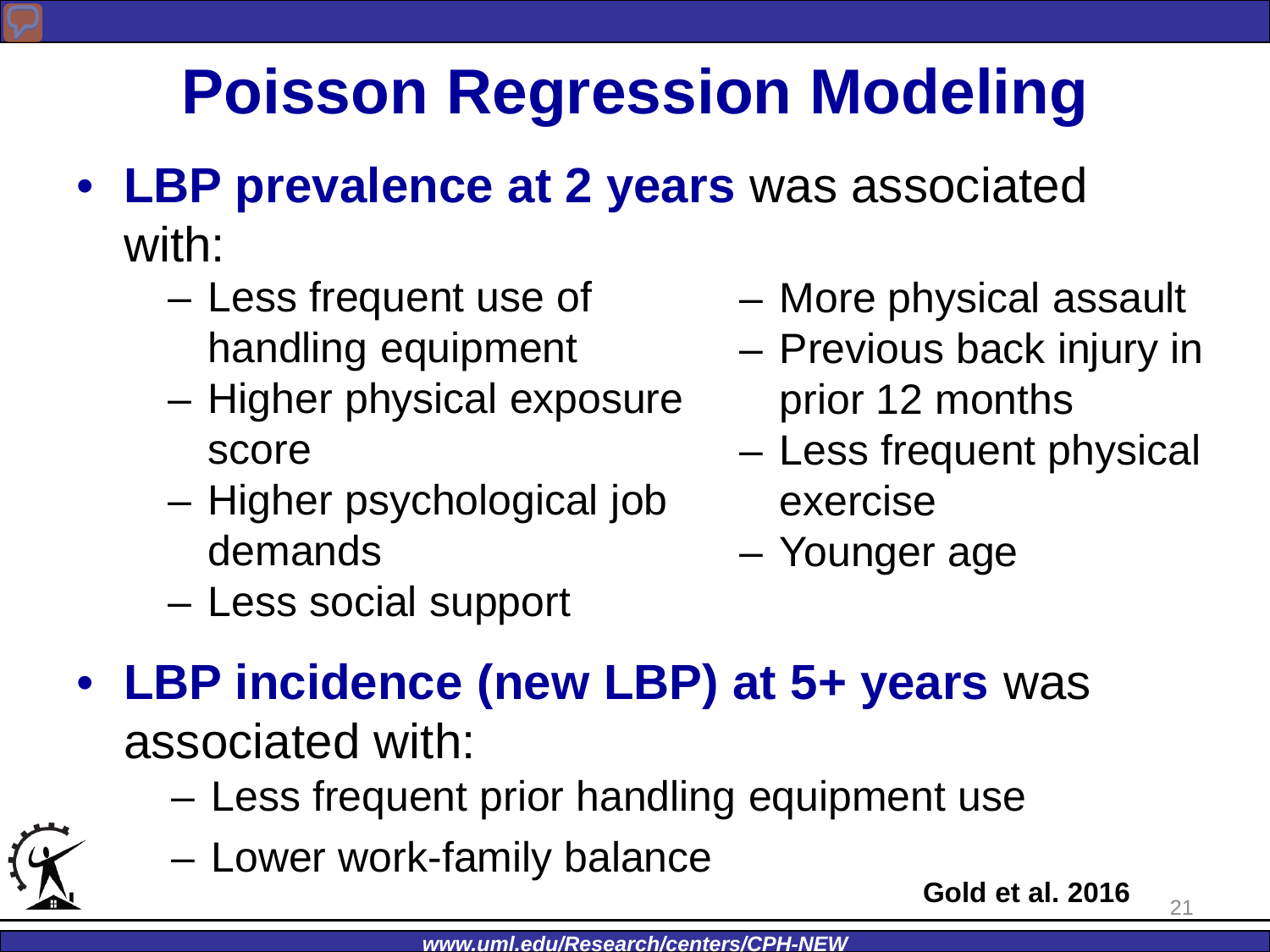# Economic Analysis of a Safe Resident Handling Program



*www.uml.edu/Research/centers/CPH-NEW*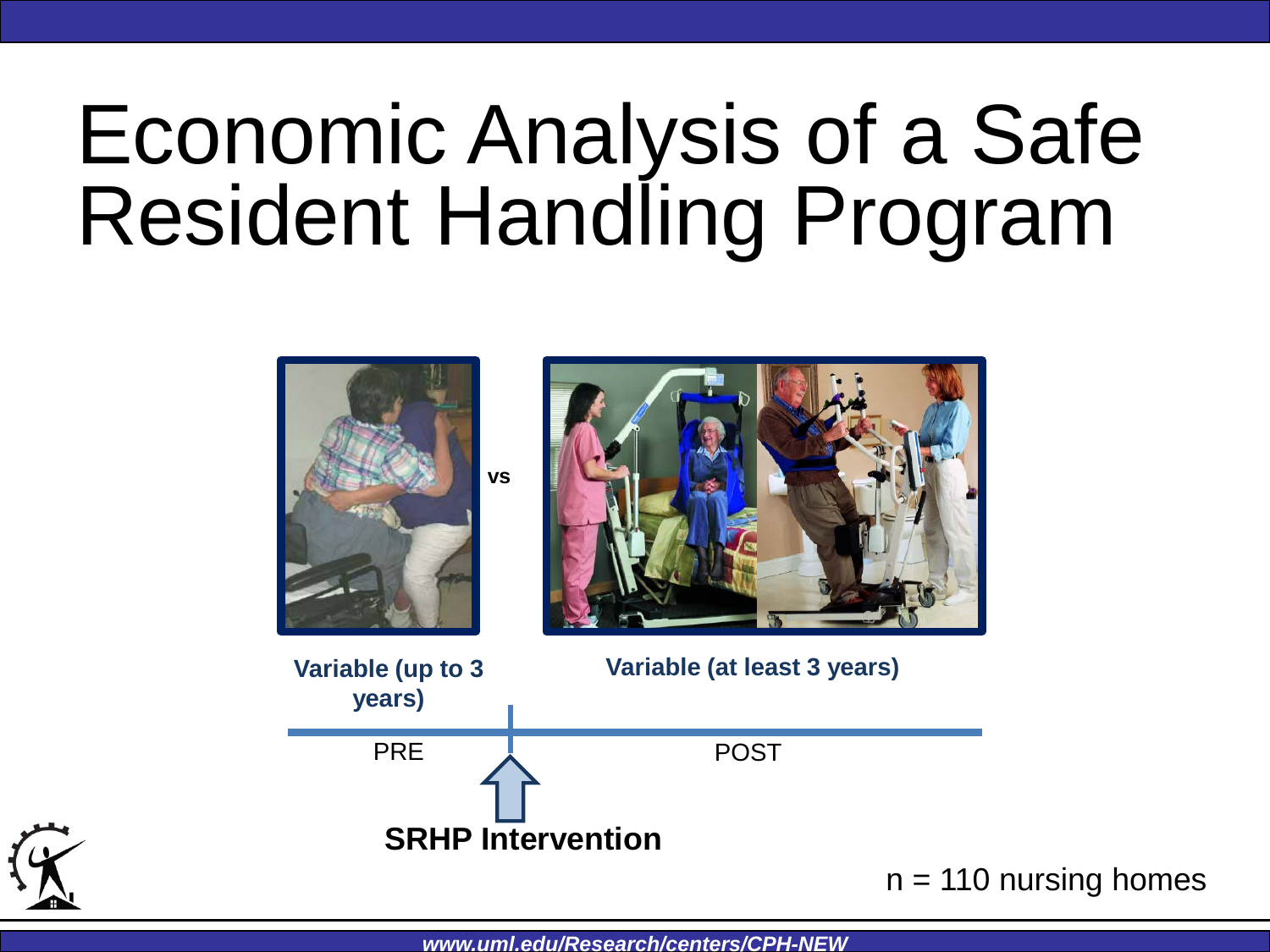## **Analysis of Annualized Net Costs**

- Total Avoided Costs 54.63 million – Total Intervention Costs \$2.74 million = Total Net Savings 51.89 million
- Average Net Savings Per Facility \$17,182
- Average Net Savings Per Bed \$143
- 

- Benefit to cost ratio = 1.7
	- For every \$1 spent, \$1.70 is saved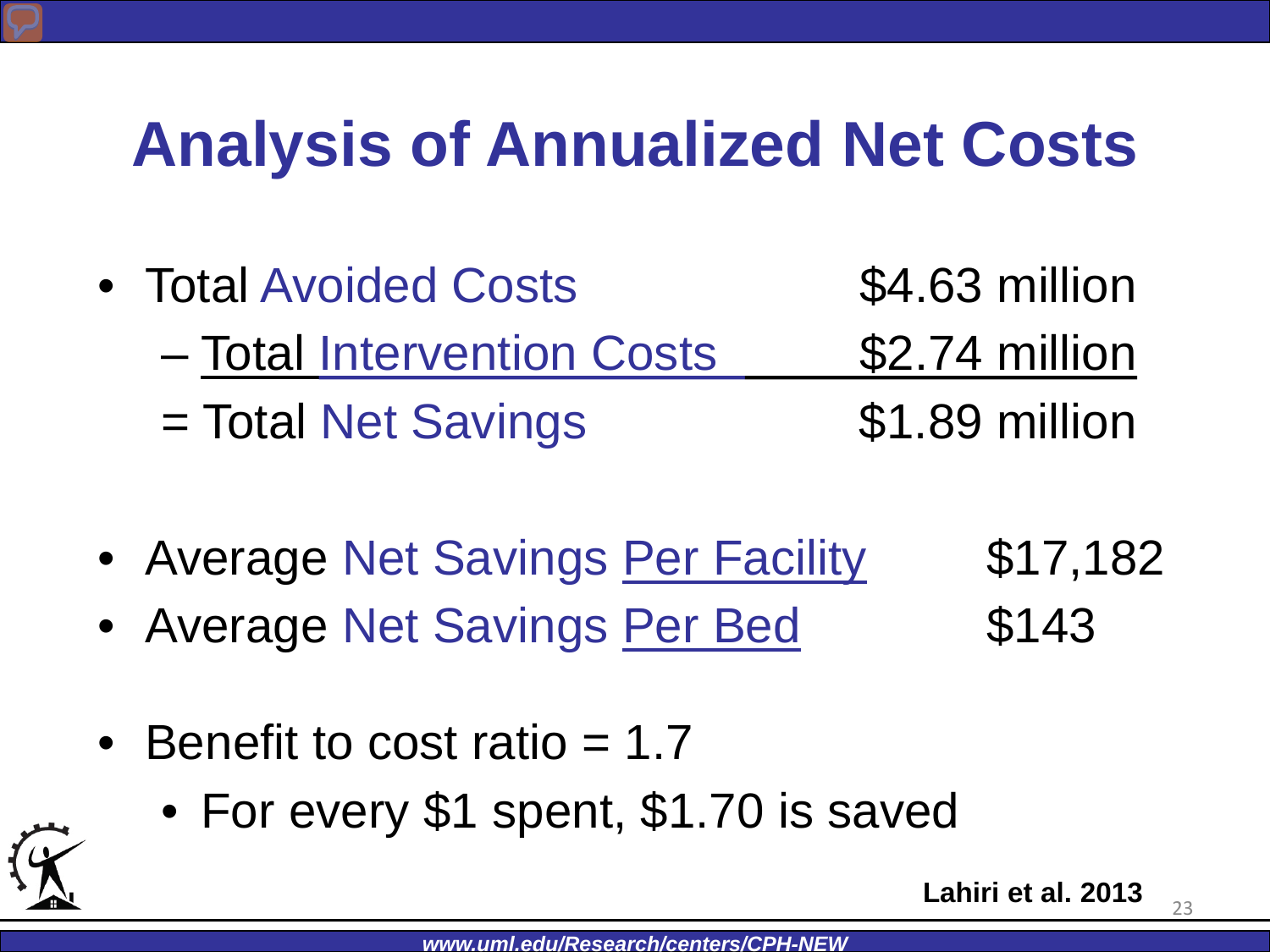## **Variation in Savings/Costs by Center**

Average net savings = \$143 per bed per year



**Lahiri et al. 2013** 24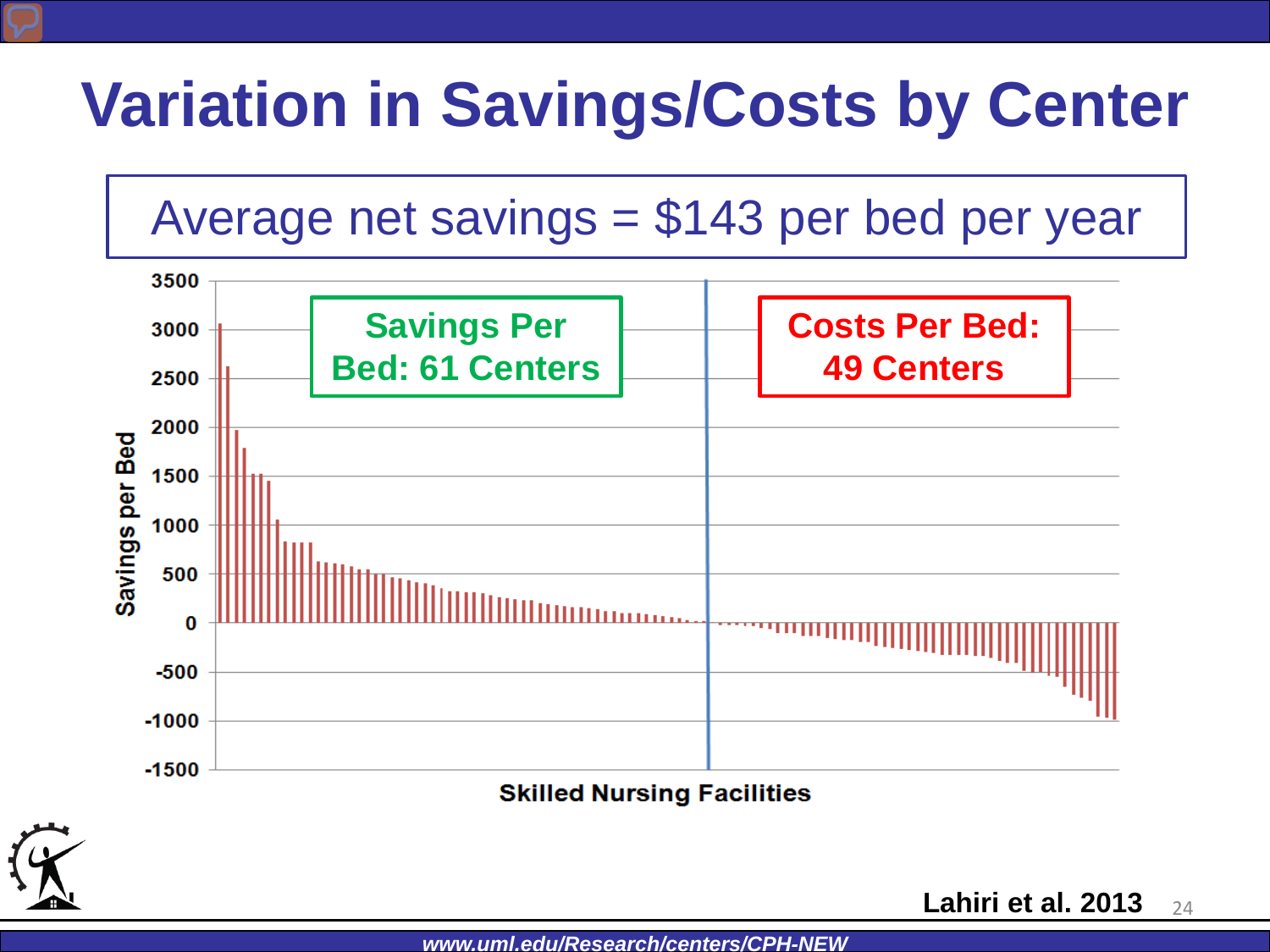## Safe Resident Handling Equipment: Frequency of and Barriers to Consistent Use



 $n = 5$  nursing homes

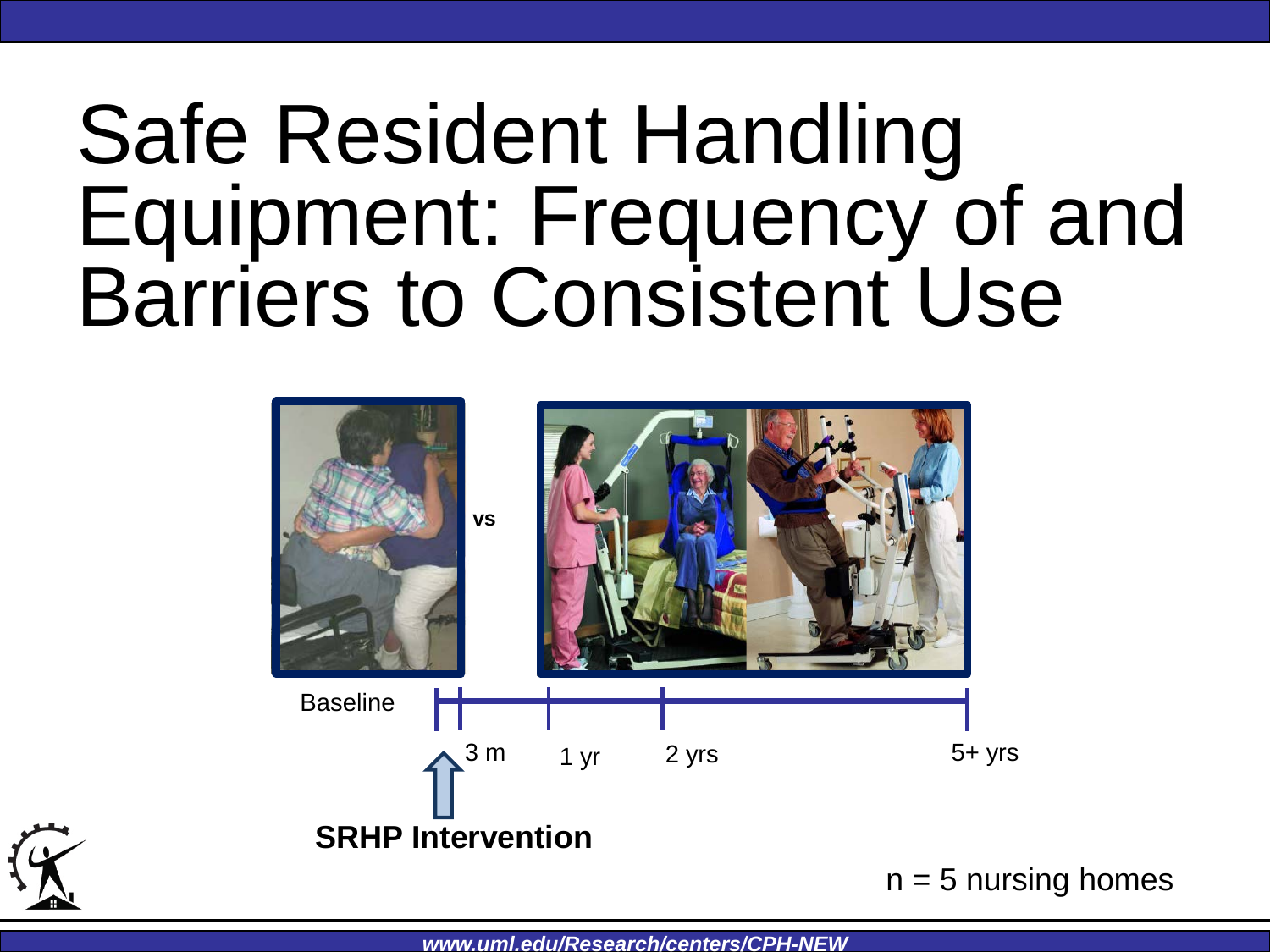## **Frequency of Resident Handling Equipment Use Reported by CNAs**



#### **Factors Related to Increased Equipment Use**

- Higher SRHP commitment
- Higher SRHP prior expectations
- Lower workplace assault
- Older age
- Higher health selfefficacy
-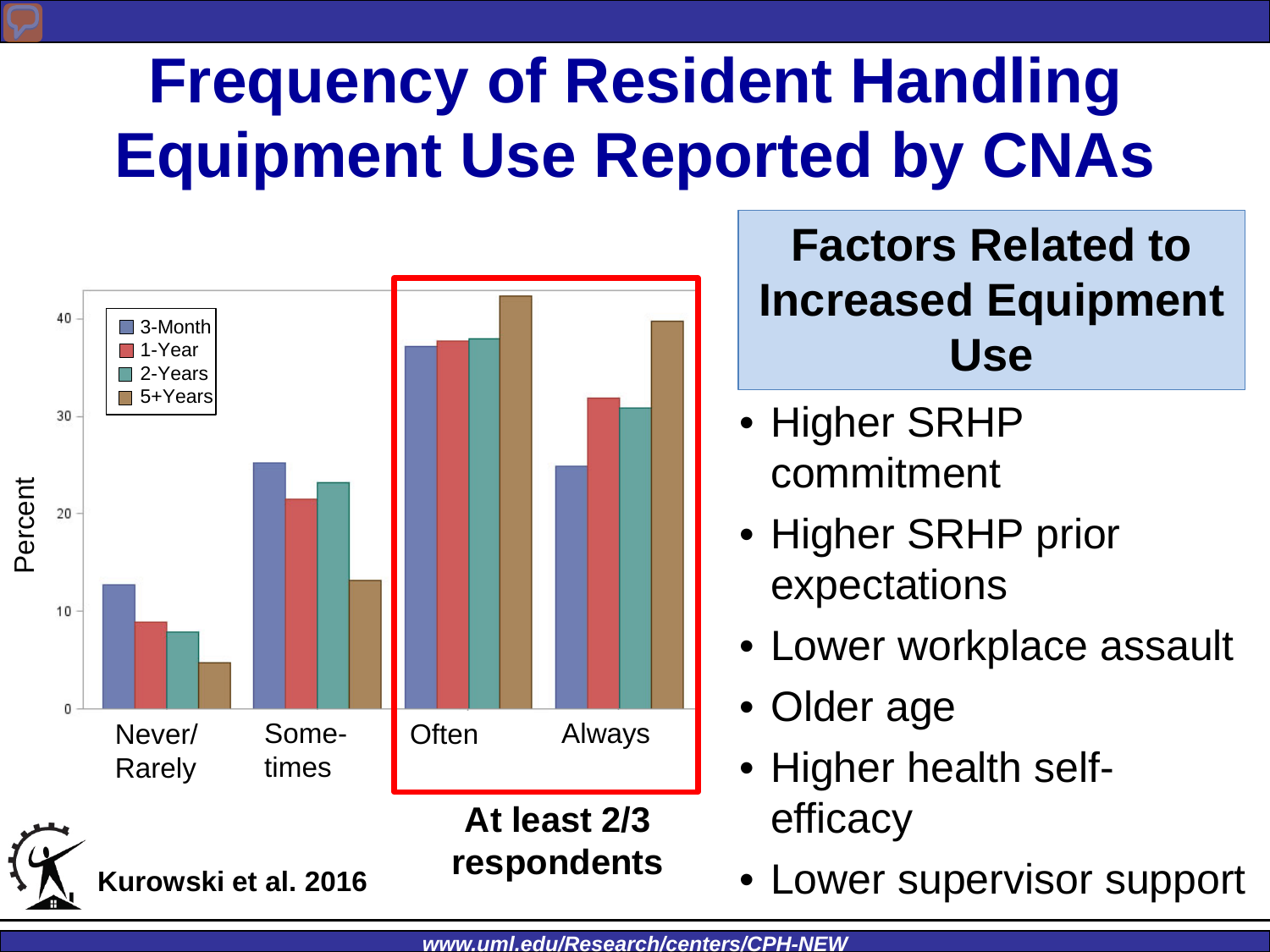## **Reasons for not using Resident Handling Equipment**





Barriers to consistent use should be addressed

- Attention to device availability and maintenance
- Education of residents & family members

**Kurowski et al. 2016**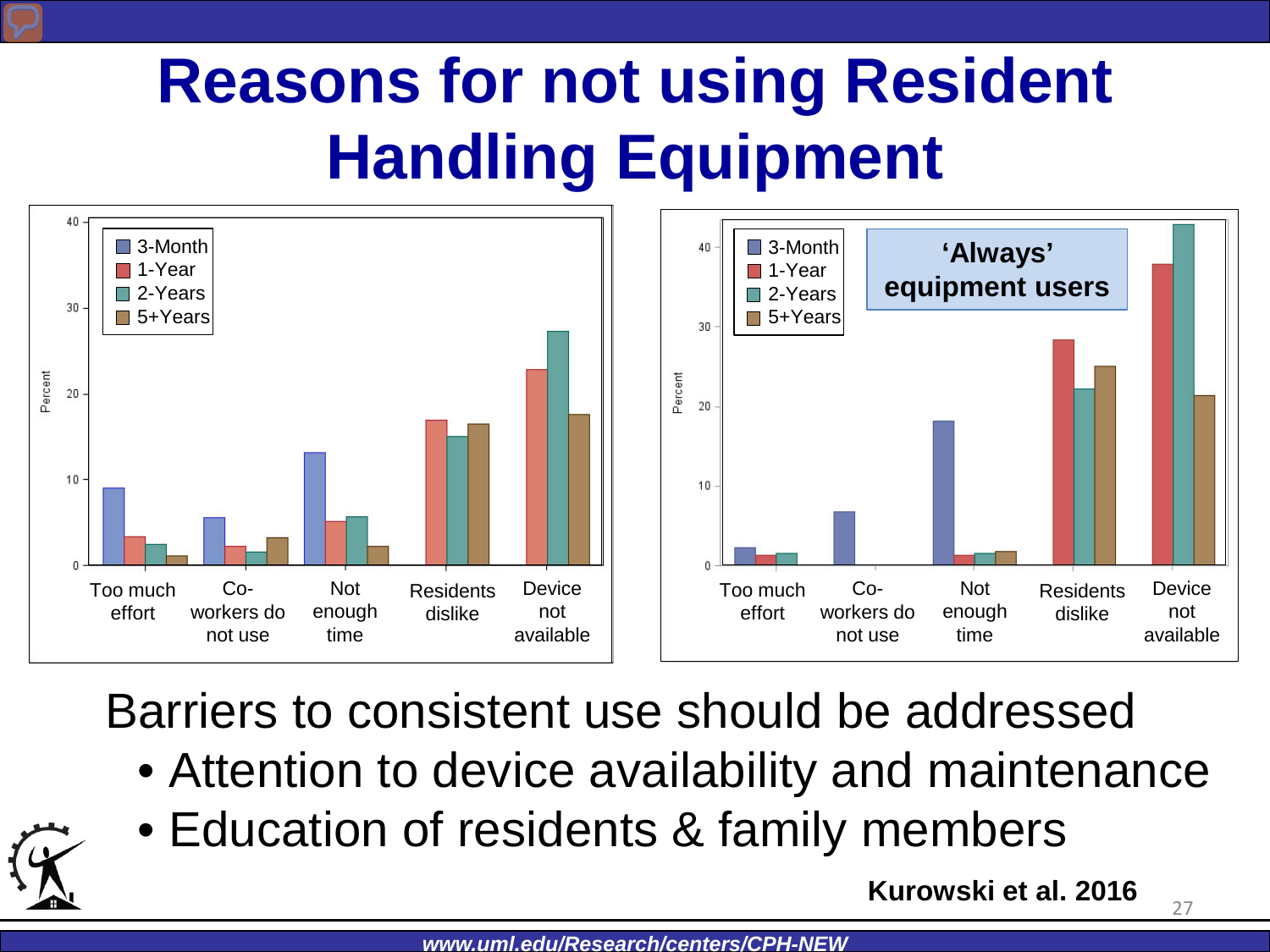## **Some SRHP Expectations Confirmed**

- **Ergonomic exposures** were reduced
	- Increases in use of handling equipment, handling lighter loads, and neutral postures
- **Physical workload** for nursing assistants decreased, particularly while handling residents
- **Rates of workers' compensation claims** were reduced (and sustained) following the SRHP
- **Cost savings** was observed following the SRHP



*However, we observed wide variation in outcomes in multiple analyses…*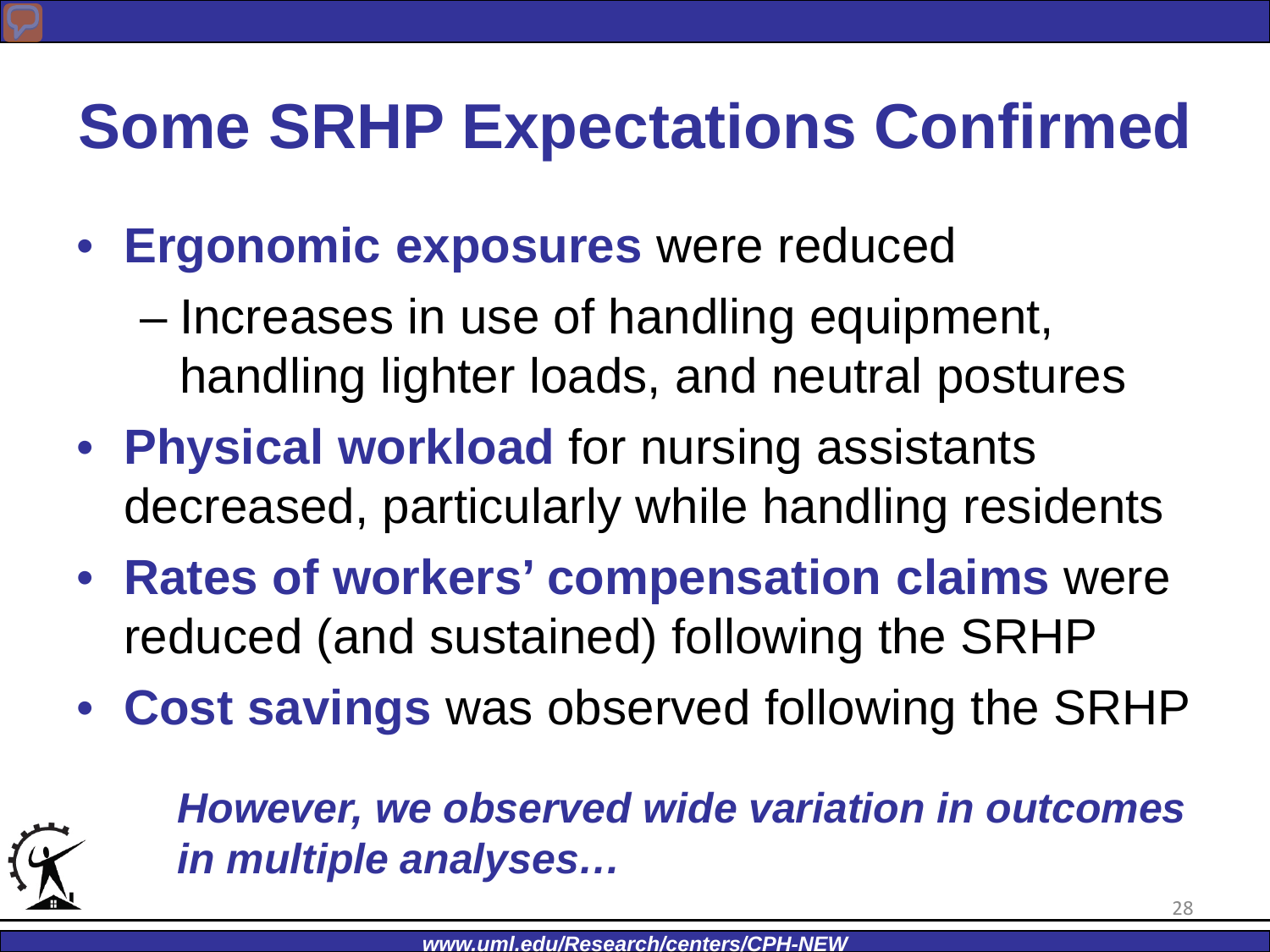## **Physical Assault**

- Employees reporting more frequent physical assault were also less likely to report frequent equipment use (Kurowski, 2016).
- Separate analysis showed associations with single site and multi-site musculoskeletal pain (Miranda, 2011) and low back pain (Gold, 2016)
- If an employee was assaulted by a resident while using equipment, they would be less likely to use equipment with that resident in the future.

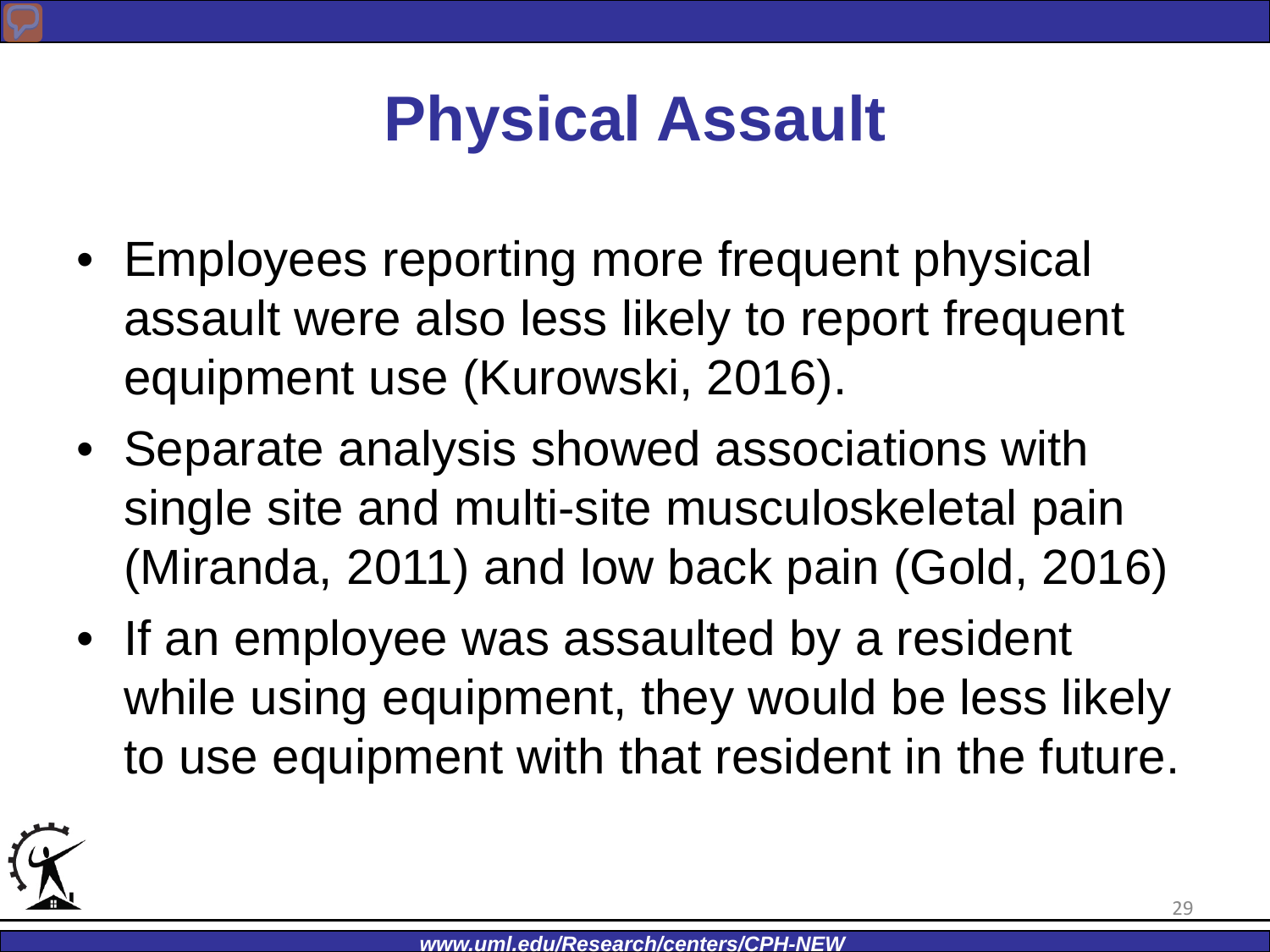## **Use of Handling Equipment**

- Less frequent equipment use results in manual transfers, possibly leading to MSDs, as observed in the study of low back pain (Gold, 2016)
	- Use of lateral transfer devices should be encouraged, since use was infrequent (Kurowski, 2012) and increases in injuries related to moving residents in bed were observed (Kurowski, 2017)
- One of the main reasons CNAs reported not using equipment was due to residents' dislike (Kurowski, 2016)
	- Attention should be paid to resident/family education programs to alleviate residents' dislike of equipment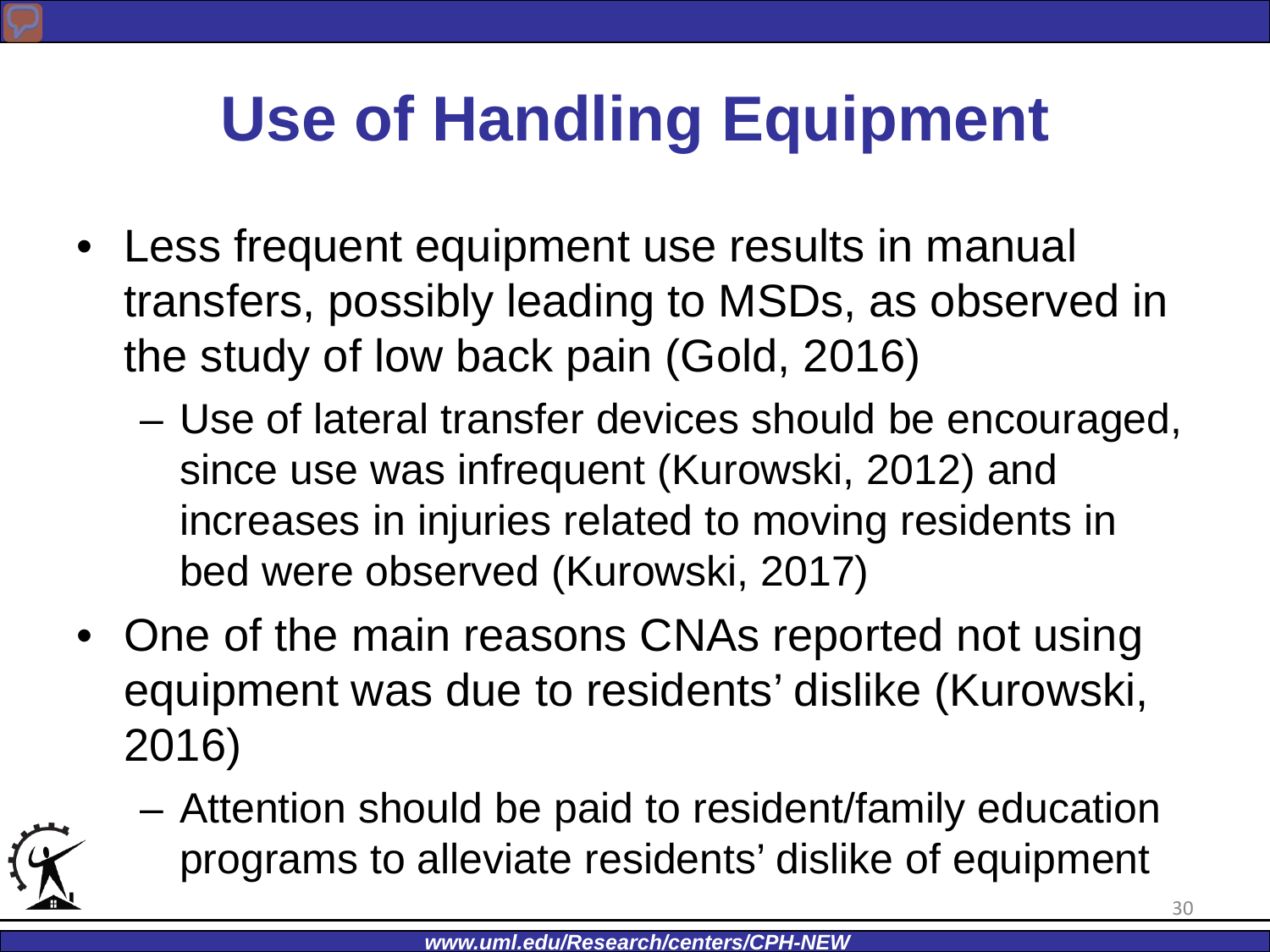## **Adequacy of Equipment**

- Employee satisfaction with the adequacy of supplies and equipment was associated with reduced physical workload (Kurowski, 2012b) and also higher cost savings.
- Reduced physical workload due to increased equipment use can be plausibly linked to lower injury rates and turnover, leading to higher cost savings for those centers.

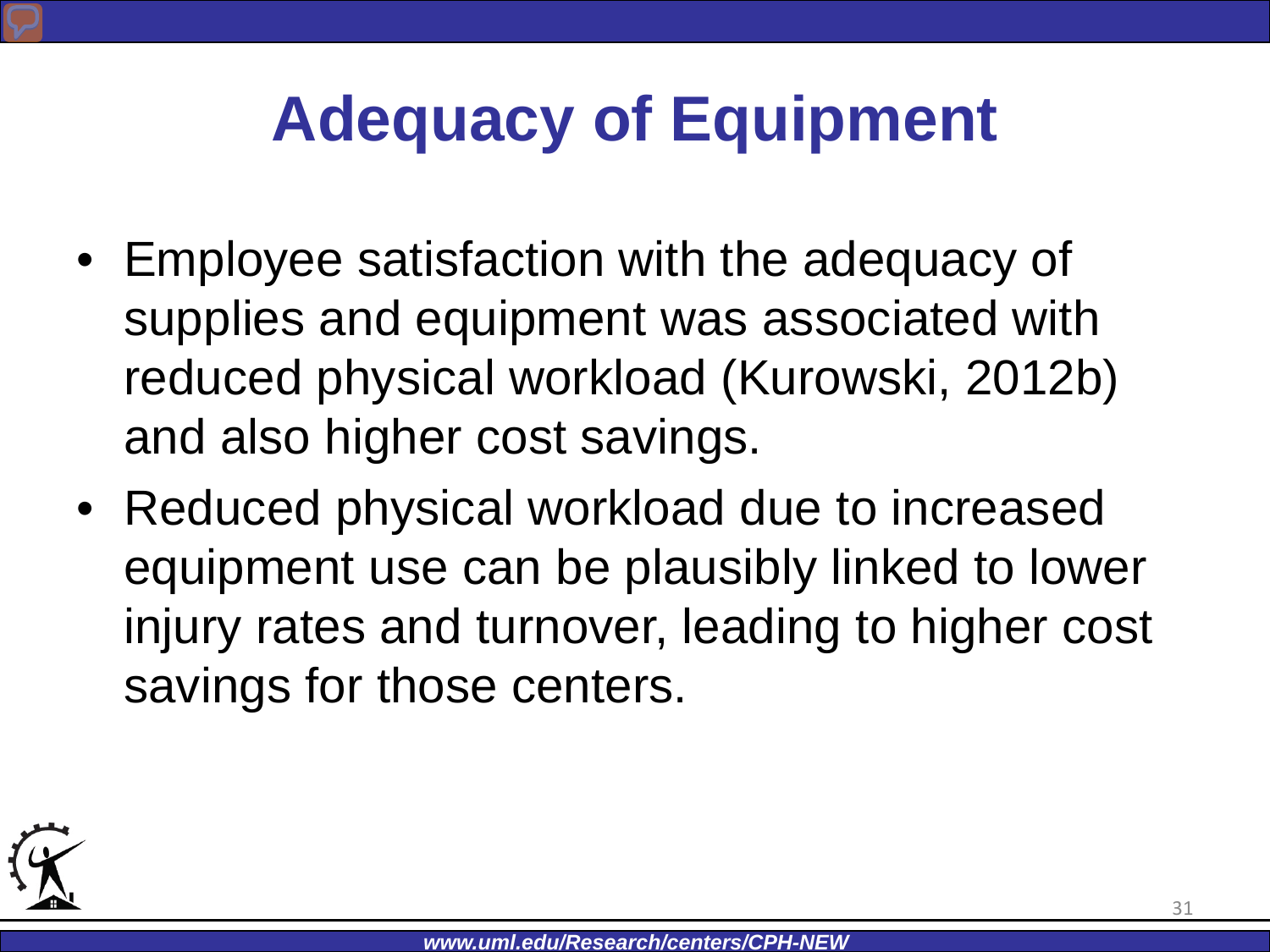## **Wellness Program Status**

- Centers with more developed wellness programs also generally had higher cost savings following the SRHP (Lahiri, 2013) as well as lower risk of injury rates (Kurowski, 2017)
- It is possible that centers that committed to employee wellness also have other positive organizational features, which led to more effective SRHPs
	- Better social support; lower intention to leave job

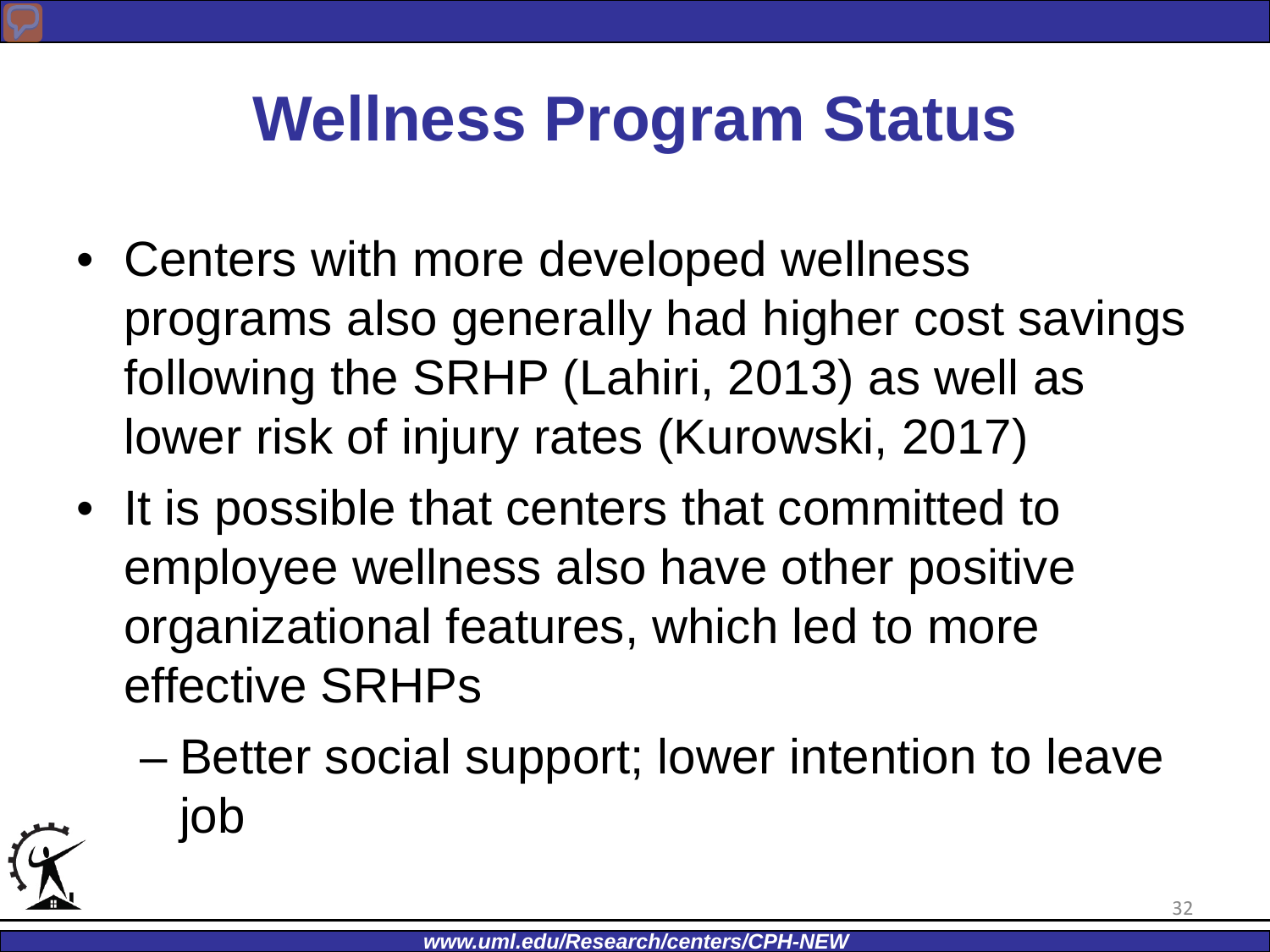## **Conclusions**

- SRHP did not improve use of lateral transfer devices
- Even well-developed SRHP had different outcomes in different centers
	- Related to work environment characteristics
	- Commitment to SRHPs is an important factor in staff's equipment use
- It may take time for a SRHP to show a reduction in low back pain symptoms
	- Back pain is inherently recurrent, and the SRHP may have contributed to reductions in recurrent back claims

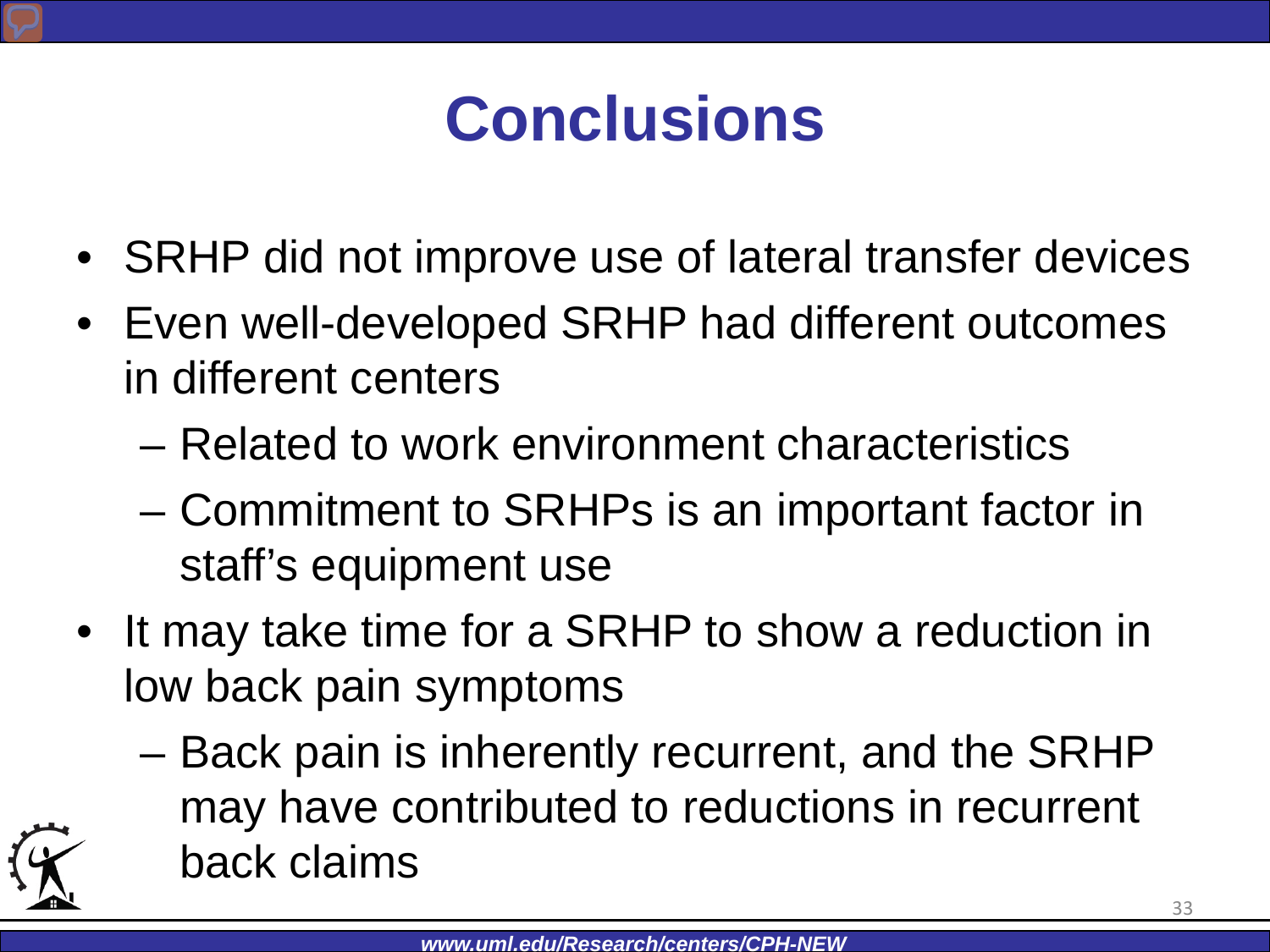## **Selected Publications**

- 1. Gold J, et al. [2016] Predictors of low back pain in nursing home wokres after implementation of a safe resident handling programme. Occupational and Environmental Medicine Published Online First: 10 November 2016.
- 2. Kurowski A, et al. [2012] Changes in ergonomic exposures of nursing assistants after the introduction of a no-lift program in nursing homes. International Journal of Industrial Ergonomics 42:525-532.
- 3. Kurowski A, et al. [2012b] Differences among nursing homes in outcomes of a safe resident handling program. Journal of Healthcare Risk Management 32(1):35-51.
- 4. Kurowski A, et al. [2014] A physical workload index to evaluate a safe resident handling program for clinical staff in nursing homes. Human Factors 56(4):669-683.
- 5. Kurowski A, et al. [2016] Use of resident handling equipment by nursing aides in long-term care: associations with work organization and individual level characteristics. American Journal of Safe Patient Handling and Movement 6(1):16-24.
- 6. Kurowski A, et al. [2017] Injury rates before and after the implementation of a safe resident handling program in the long-term care sector. Safety Science 92:217-224.
- 7. Lahiri S, et al. [2013] An economic analysis of a safe resident handling program in nursing homes. American Journal of Industrial Medicine 56(4):469–478.



Miranda H, et al. [2011] Violence at the workplace increases the risk of musculoskeletal pain among nursing home workers. Occupational and Environmental Medicine 68(1):52-57.